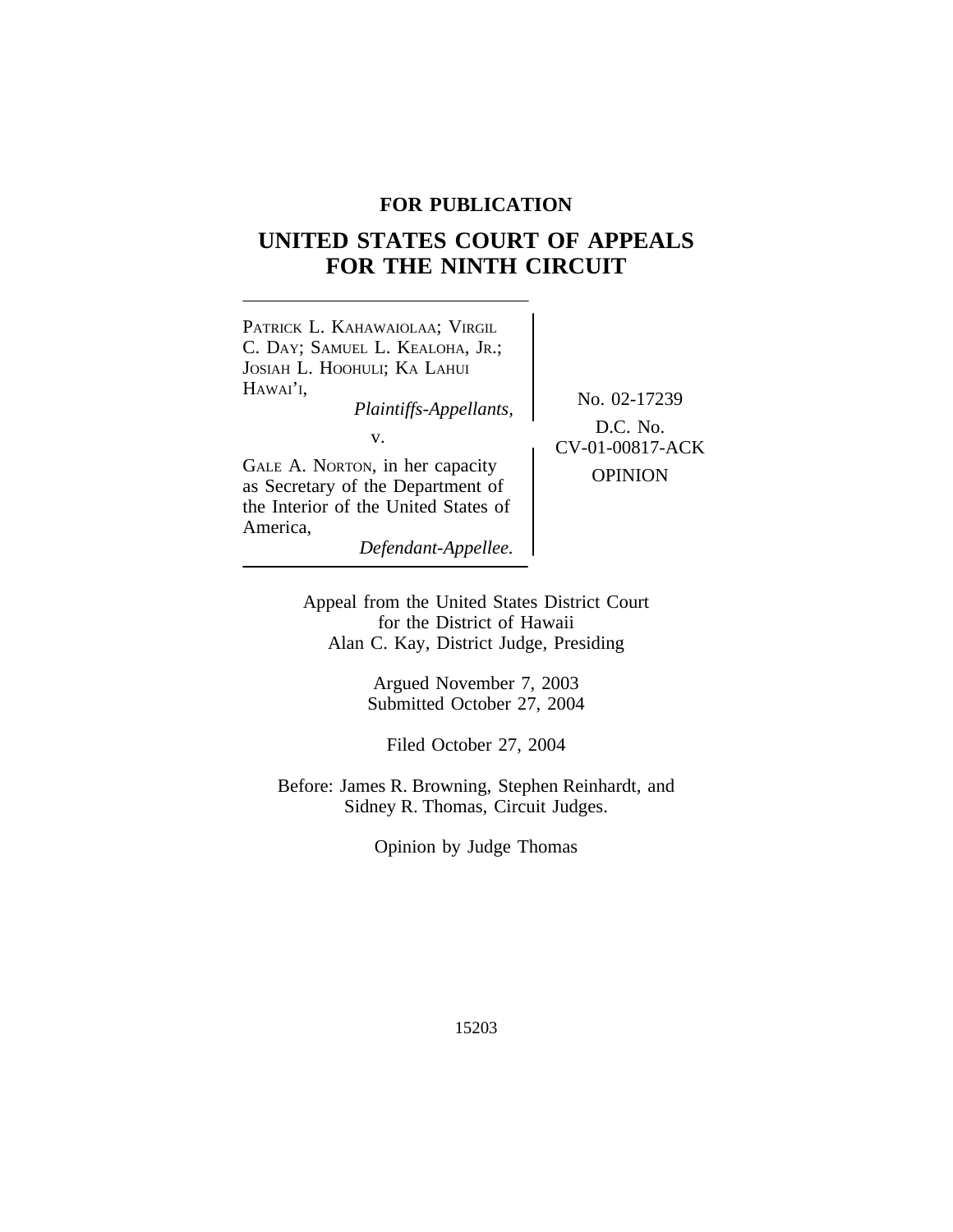## **COUNSEL**

Walter R. Schoettle and Emmett Loy, Honolulu, Hawaii, for the appellants.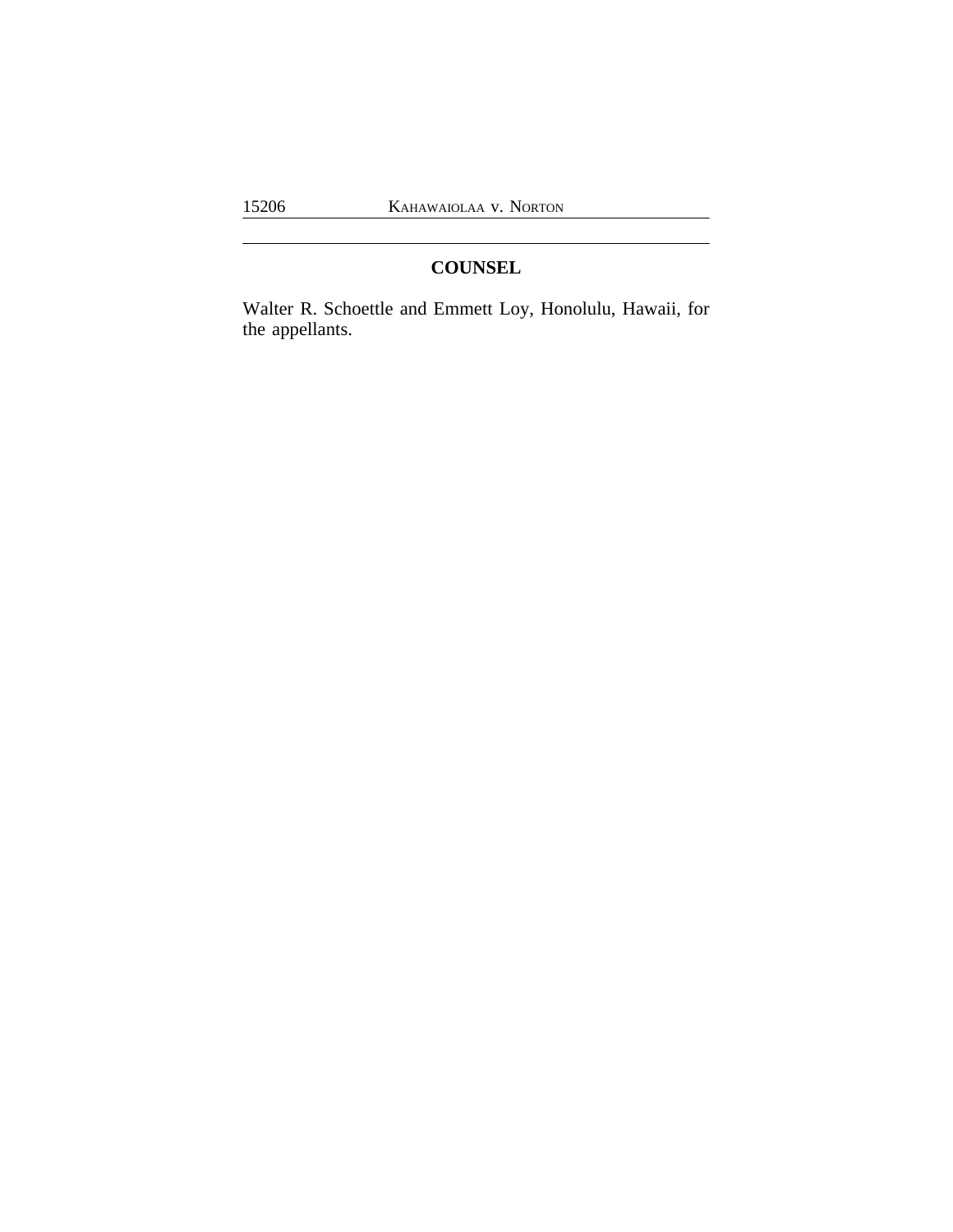Elizabeth A. Peterson, Ellen J. Durkee, Environment & Natural Resources Division, Jeffery Bossert Clark, Deputy Assistant Attorney General, Thomas L. Sansonetti, Assistant Attorney General, Department of Justice, Washington, D.C.; R. Michael Burke, Assistant United States Attorney and Edward H. Kubo, Jr., United States Attorney, Honolulu, Hawaii, for the appellee.

#### **OPINION**

#### THOMAS, Circuit Judge:

In this appeal, we consider whether the exclusion of native Hawaiians from the Department of Interior's regulations acknowledging the federally recognized status of Indian tribes comprises discrimination in violation of the Equal Protection component to the Fifth Amendment's Due Process Clause. We have jurisdiction to determine whether the regulations are unconstitutional, and we conclude that they do not violate the Fifth Amendment under rational basis scrutiny.

I

Despite the importance of the inquiry, the United States has struggled to find an adequate definition of an Indian tribe. There is no universally recognized legal definition of the phrase, and no single federal statute defining it for all purposes. Felix S. Cohen, *Federal Indian Law* 3 (1982). As a general matter, the Supreme Court has described a tribe as "a body of Indians of the same or similar race, united in a community under one leadership or government, and inhabiting a particular though sometimes ill-defined territory." *Montoya v. United States*, 180 U.S. 261, 266 (1901).

The significance of the question is immediately apparent from the text of the Indian Commerce Clause of the United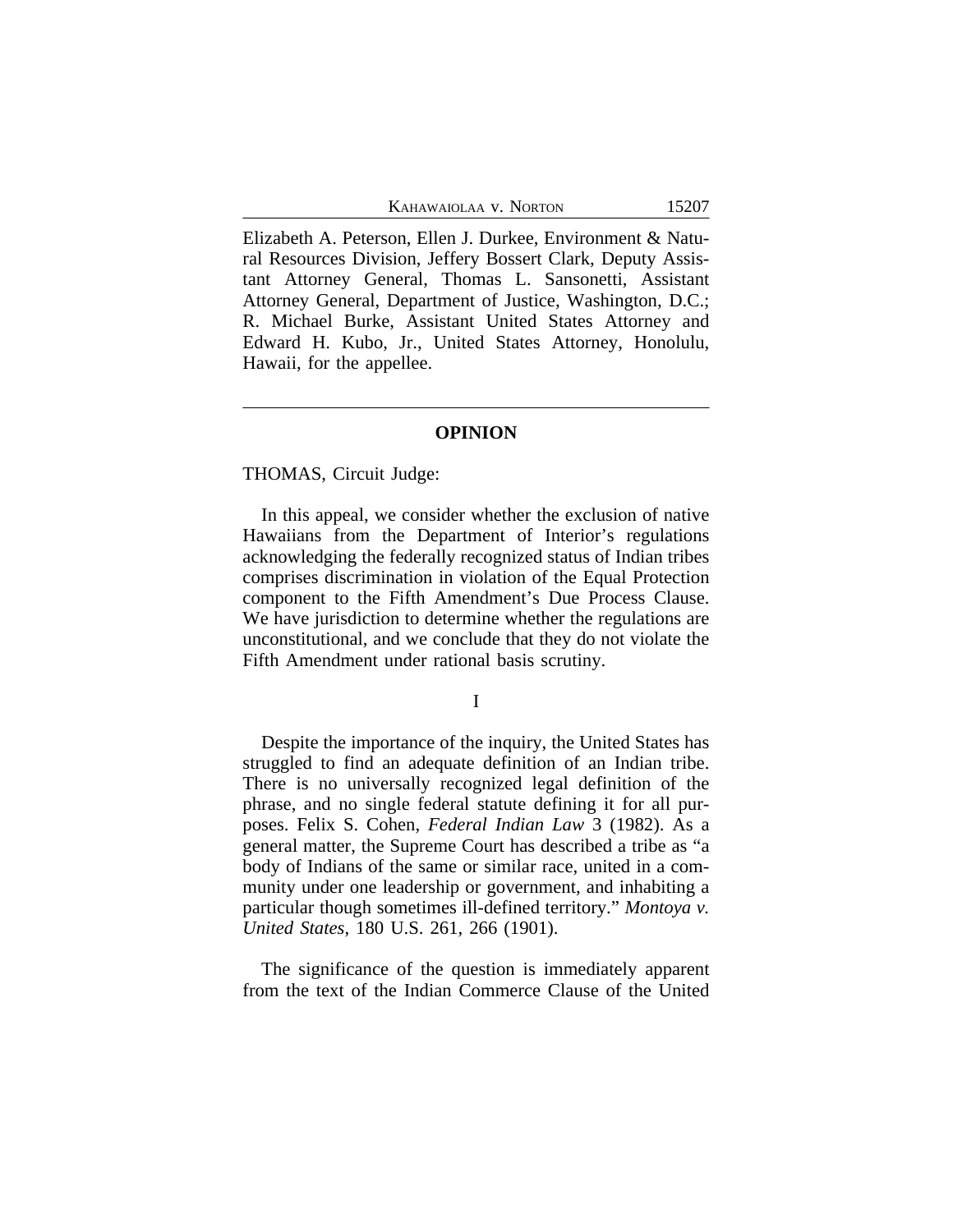States Constitution, which gives Congress power "[t]o regulate Commerce . . . with the Indian *Tribes*." U.S. Const., Art. I, § 8, cl. 3. (emphasis added). Much of the theory that underpins Indian law is that the Indian tribes possessed certain sovereign rights based on their existence as distinct political entities exercising authority over their members prior to the incorporation of their territory into the United States, *United States v. Wheeler*, 435 U.S. 313, 322 (1978); thus, "tribes retain whatever inherent sovereignty they had as the original inhabitants of this continent to the extent that sovereignty has not been removed by Congress." *Montana v. Gilham*, 133 F.3d 1133, 1137 (9th Cir. 1998).

Despite this general recognition of inherent sovereignty (and, perhaps, the irony), as far as the federal government is concerned, an American Indian tribe does not exist as a legal entity unless the federal government decides that it exists.<sup>1</sup> Federal recognition affords important rights and protections to Indian tribes, including limited sovereign immunity, powers of self-government, the right to control the lands held in trust for them by the federal government, and the right to apply for a number of federal services. "Federal recognition may arise from treaty, statute, executive or administrative order, or from a course of dealing with the tribe as a political entity." William C. Canby, Jr., *American Indian Law in a Nutshell* 4 (4th ed. 2004).

One of the more important periods in federal recognition of Indian Tribes commenced with the passage of the Indian Reorganization Act in 1934, 25 U.S.C. § 461 et seq., which was intended in part to permit the tribes to set up legal structures designed to aid in self-government. To organize as an Indian tribe, a group would need to adopt an appropriate con-

<sup>&</sup>lt;sup>1</sup>This is not to say, obviously, that non-federally recognized tribes do not exist, or do not possess rights. However, as a general matter, absent federal recognition, tribes do not enjoy the same status, rights, and privileges accorded federally recognized tribes. *See, e.g*., 25 C.F.R. § 83.2.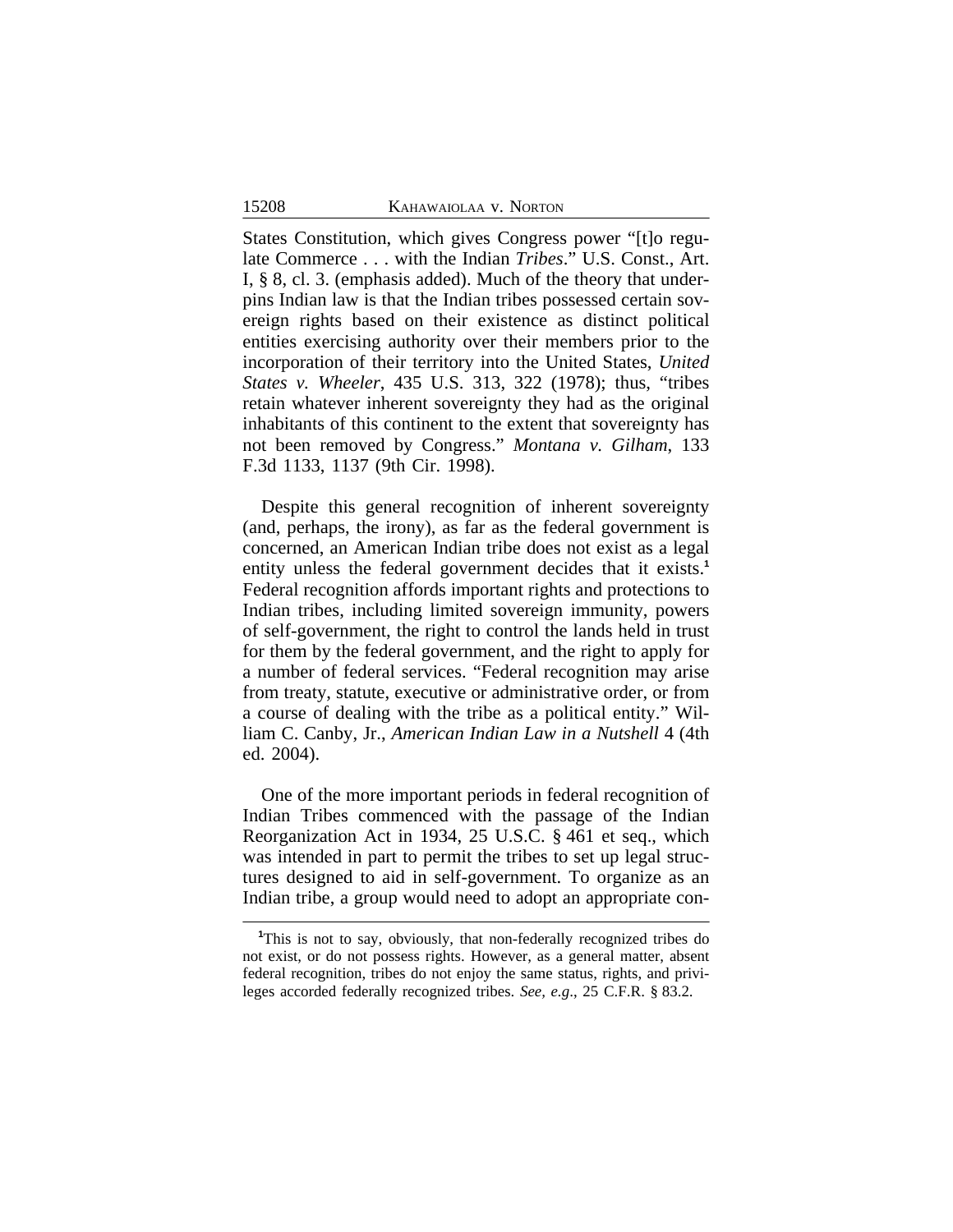stitution and bylaws, ratified by a majority vote of the adult members of the tribe. In addition, the organization was required to be approved by the Secretary of the Department of Interior. *See* 25 U.S.C. §§ 476, 477.**<sup>2</sup>** As a result of this process, ninety-nine tribes were organized; nintey-six were excluded. Alva C. Mather, *Old Promises: The Judiciary and the Future of Native American Federal Acknowledgment Litigation*, 151 U. Pa. L. Rev. 1827, 1831 (2003).

Thus, prior to the late 1970's, the federal government recognized American Indian tribes on a case-by-case basis. *See* 59 Fed. Reg. 9280 (1994); *Golden Hill Paugussett Tribe v. Weicker*, 39 F.3d 51, 57 (2d Cir. 1994). In 1975, Congress established the American Indian Policy Review Commission to survey the current status of Native Americans. The Commission highlighted a number of inconsistencies in the Department of Interior tribal recognition process and special problems that existed with non-recognized tribes. As a result, in 1978, the Department of Interior exercised its delegated authority and promulgated regulations establishing a uniform procedure for "acknowledging" American Indian Tribes. 25 C.F.R. § 83.1 et seq. Acknowledgment under these regulations is a prerequisite for certain federal services and benefits, entitling tribes "to the immunities and privileges available to other federally acknowledged Indian tribes by virtue of their government-to-government relationship with the United States . . . ." 25 C.F.R. § 83.2.

**<sup>2</sup>** In connection with the tribal reorganization established under the Indian Reorganization Act, the Department of Interior developed five considerations in determining whether a group constituted a tribe: (1) That the group has had treaty relations with the United States; (2) That the group has been denominated a tribe by act of Congress or executive order; (3) That the group has been treated as having collective rights in tribal lands or funds, even though not expressly designated a tribe; (4) That the group has been treated as a tribe or band by other Indian tribes; and (5) That the group has exercised political authority over its members, through a tribal council or other governmental forms. Cohen, *supra*, at 13.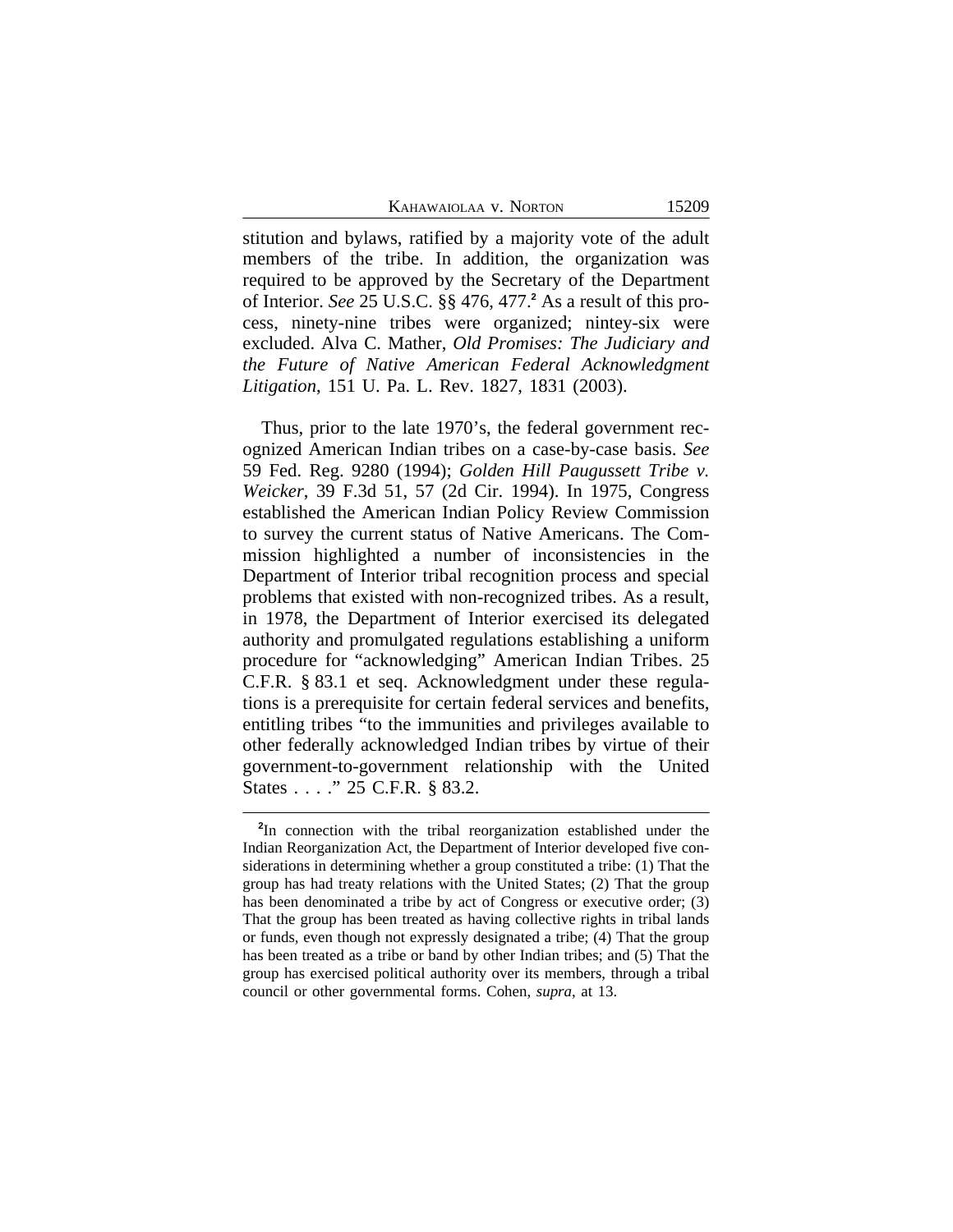Pursuant to the acknowledgment regulations, the Department of Interior reviews an application for recognition to determine whether the tribe can meet an extensive list of mandatory criteria: (a) the group has been identified from historical times to the present, on a substantially continuous basis, as Indian; (b) "a predominant portion of the petitioning group comprises a distinct community and has existed as a community from historical times until the present"; (c) the group "has maintained political influence or other authority over its members as an autonomous entity from historical times until the present"; (d) the group has a governing document; (e) the group has lists of members demonstrating their descent from a tribe that existed historically; (f) most of the members are not members of any other acknowledged Indian tribe; (g) the group's status as a tribe is not precluded by congressional legislation. 25 C.F.R. § 83.7. The Department of Interior applies its expertise to this determination and has established the Branch of Acknowledgment and Research which staffs historians and anthropologists to determine whether groups seeking recognition "actually constitute Indian tribes and presumably to determine which tribes have previously obtained federal recognition." *James v. United States Dep't of Health and Human Servs.*, 824 F.2d 1132, 1138 (D.C. Cir. 1987) (citing 25 C.F.R. § 83.6(b)); *see also* 25 C.F.R. § 83.11(e)(8). Thus, through its broad delegation and acknowledgment regulations, the Department of Interior has assumed much of the responsibility for determining which tribes have met the requirements to be acknowledged as a tribe with a government-to-government relationship with the United States.

However, by their terms, the regulations are applicable "only to those American Indian groups indigenous to the continental United States which are not currently acknowledged as Indian tribes by the Department." 25 C.F.R. 83.3(a). The regulations define the "continental United States" as the "contiguous 48 states and Alaska." 25 C.F.R. 83.1. This geographic limitation means that native Hawaiians are excluded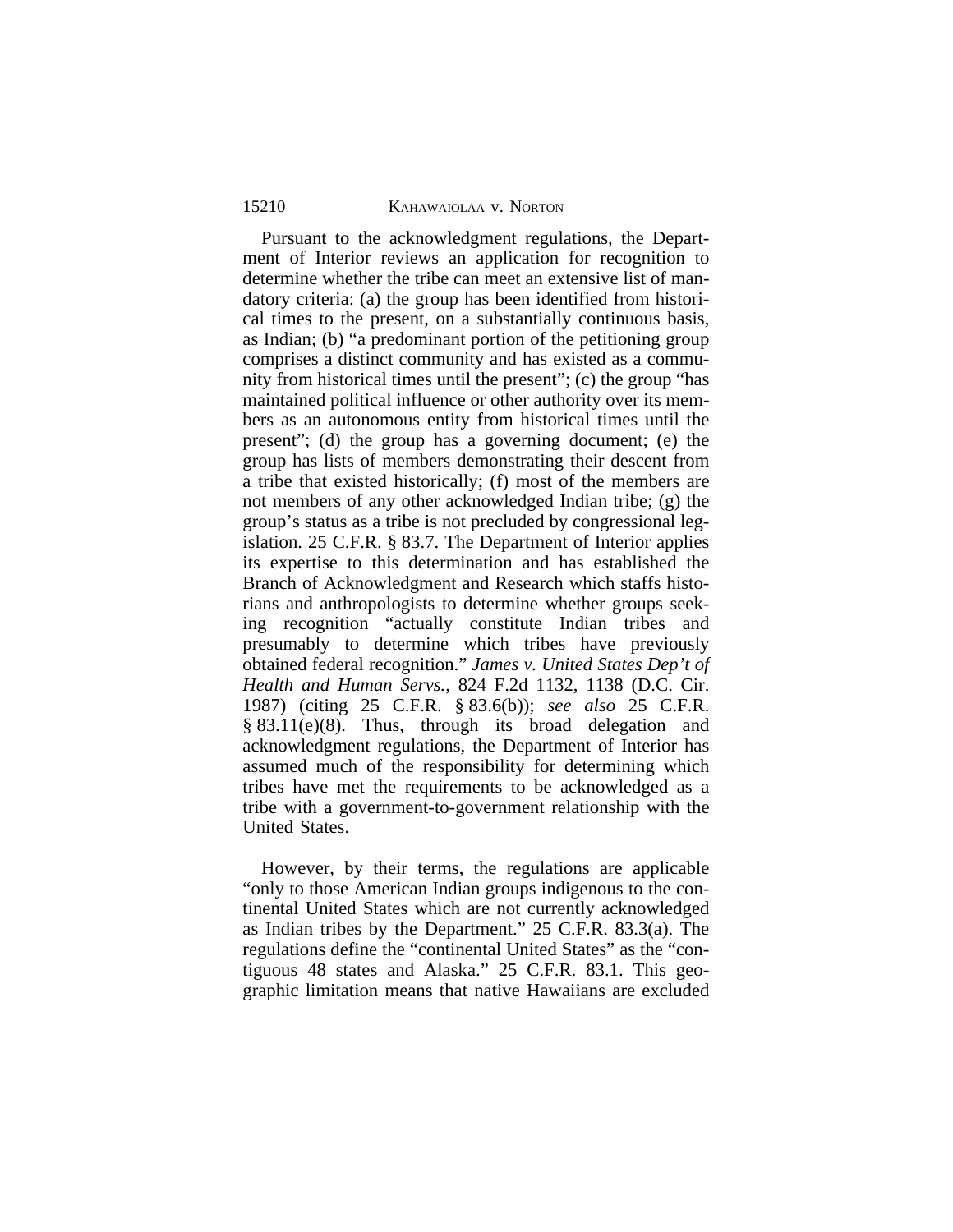from eligibility to petition for tribal recognition under the regulations. Bluntly put, the Department of Interior was hanging out a sign that said: "No Hawaiians need apply."

It is this geographic limitation that is subject of this suit. Plaintiffs, who are native Hawaiians or native Hawaiian groups as defined by the Hawaiian Homes Commission Act, 42 Stat. 108, brought the present action seeking the right to apply for federal acknowledgment as an Indian tribe or tribes pursuant to 25 C.F.R., Part 83. Plaintiffs filed a complaint in the federal district of Hawaii alleging that by excluding native Hawaiians from the regulatory tribal acknowledgment process, the federal regulations exclude native Hawaiians from the benefits and protections of the Indian Reorganization Act, 25 U.S.C. § 461 et seq., and Indian Self-Determination and Education Assistance Act, 25 U.S.C. § 450 et seq., and that such exclusion is unconstitutional racial discrimination in violation of Plaintiffs' equal protection rights. The complaint sought declaratory and injunctive relief: a declaratory judgment that 25 C.F.R. §§ 83.1 and 83.3 amount to unconstitutional racial discrimination in violation of the Fifth Amendment, and a permanent injunction "enjoining and restraining Defendant, and her agents . . . from administering 25 C.F.R., Part 83 and the Indian Reorganization Act . . . and the Indian Self-Determination Act . . . in a manner that excludes indigenous Hawaiians from the benefits and protection thereunder."

The Department of Interior filed a motion to dismiss for failure to state a claim, which the district court granted. The district court reasoned that the "requested relief necessarily involves the Court in deciding whether the [Department of Interior], and Congress, have inappropriately excluded Native Hawaiians from tribal recognition." *Kahawaiolaa v. Norton*, 222 F.Supp.2d 1213, 1222 (D. Haw. 2002). Thus, the court found that "Plaintiffs' case raises a nonjusticiable political question because their challenge to the regulations surrounding tribal recognition involves matters that have been consti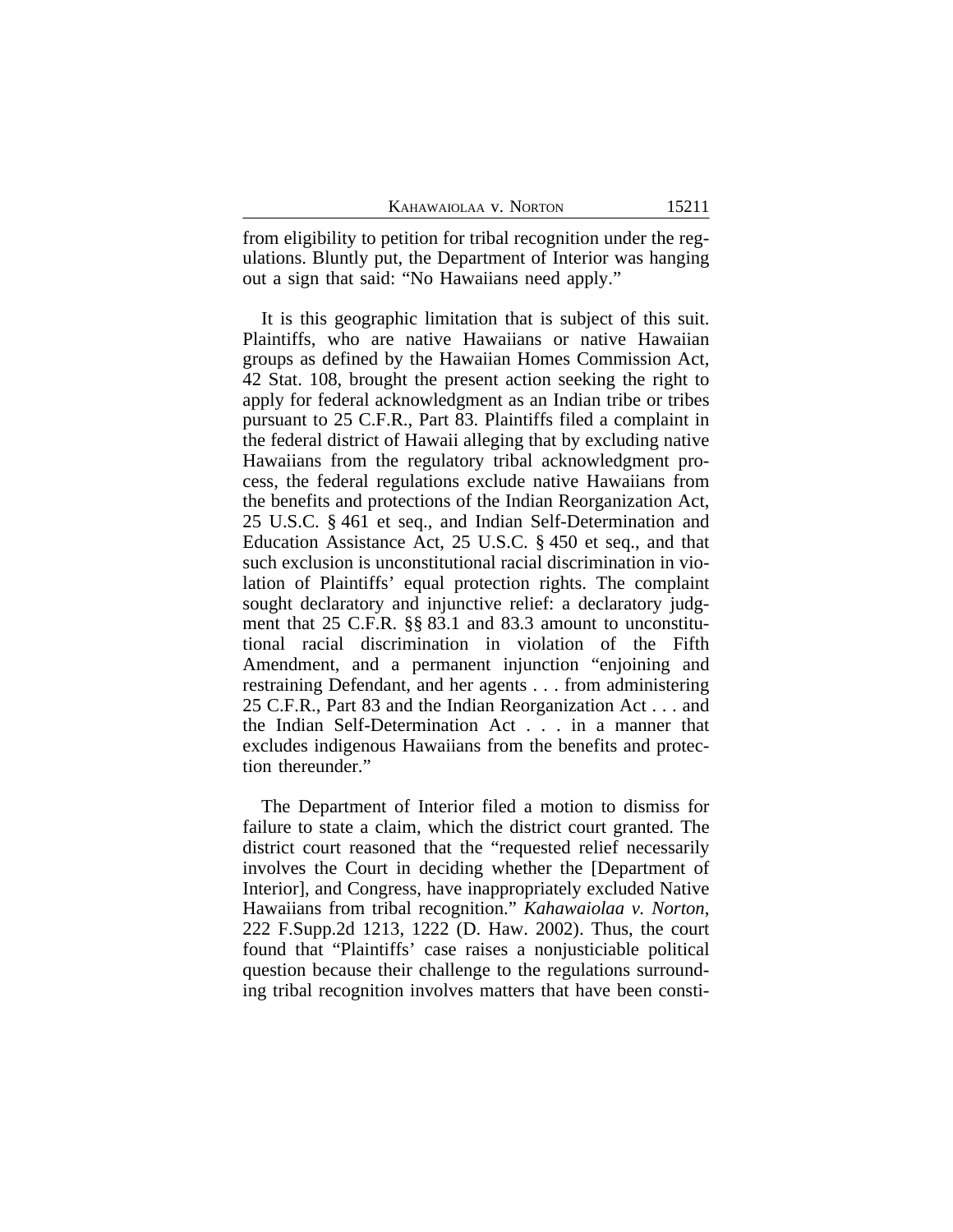tutionally committed to the other branches; and resolution by the Court would show a lack of respect due to the coordinate branches." *Id*. at 1219.

The district court alternatively held that because Congress has not entered into a government-to-government relationship with native Hawaiians, the Department of Interior had a rational basis to exclude native Hawaiians from the acknowledgment regulations and there was no equal protection violation. The court thus granted the Department of Interior's motion to dismiss and denied Plaintiffs' motion for summary judgment. *Id.* at 1223 & n.14. The Plaintiffs timely appealed. We review the dismissal for failure to state a claim on which relief can be granted *de novo*. *Libas Ltd. v. Carillo*, 329 F.3d 1128, 1130 (9th Cir. 2003).

### II

**[1]** At the onset, we must decide whether the issue before us is justiciable or whether, as the district court determined, the political question doctrine precludes our consideration of the merits. We conclude it does not.

As Chief Justice Marshall observed in *Marbury v. Madison*, 5 U.S. (1 Cranch) 137, 170 (1803), "[q]uestions, in their nature political, or which are, by the constitution and laws, submitted to the executive, can never be made in this court." In *Baker v. Carr*, 369 U.S. 186 (1962), the Supreme Court examined the political question doctrine and established the contours of the inquiry:

Prominent on the surface of any case held to involve a political question is found a textually demonstrable constitutional commitment of the issue to a coordinate political department; or a lack of judicially discoverable and manageable standards for resolving it; or the impossibility of deciding without an initial policy determination of a kind clearly for nonjudicial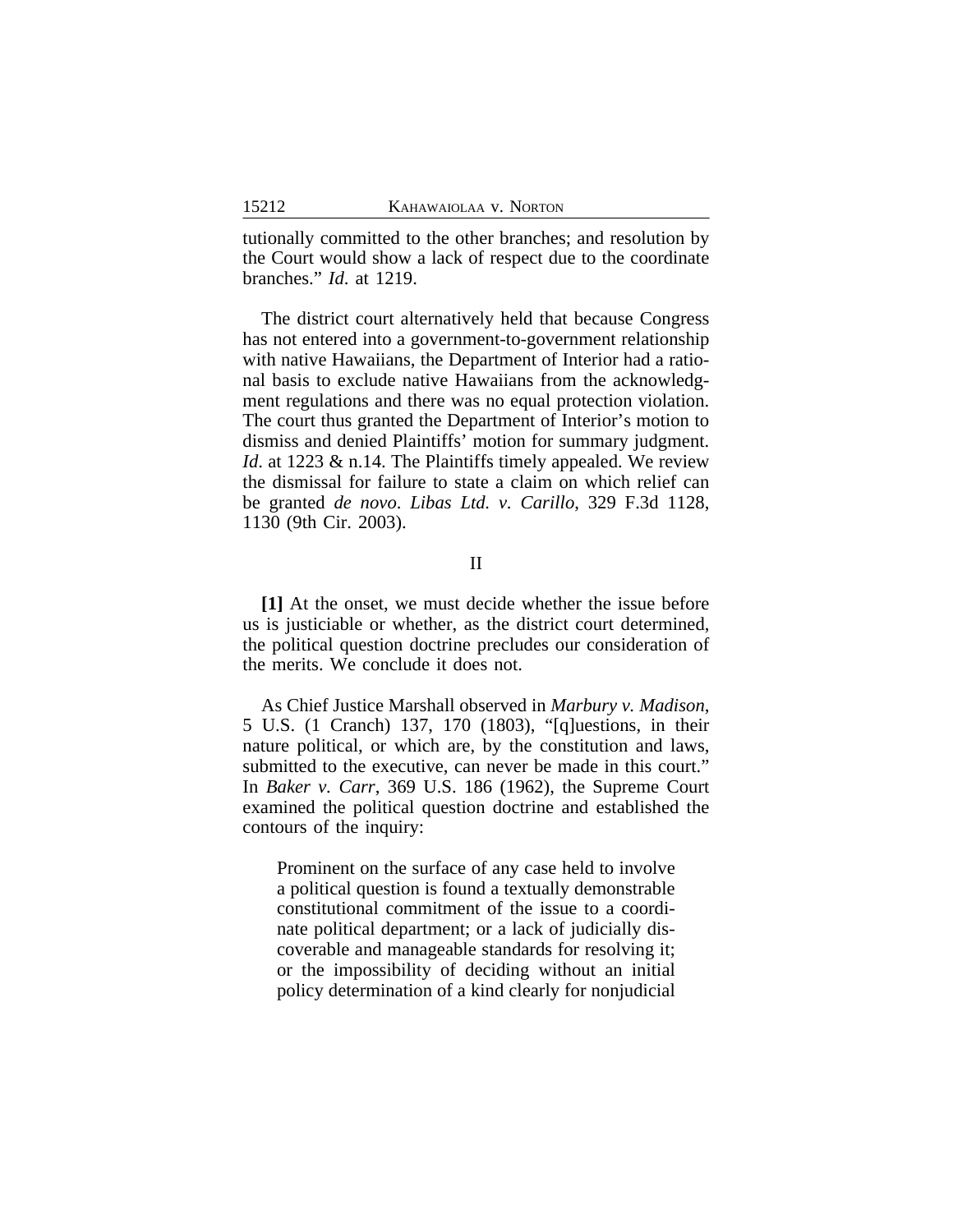discretion; or the impossibility of a court's undertaking independent resolution without expressing lack of the respect due coordinate branches of government; or an unusual need for unquestioning adherence to a political decision already made; or the potentiality of embarrassment from multifarious pronouncements by various departments on one question.

*Id.* at 217.

The Supreme Court observed that: "Unless one of these formulations is inextricable from the case at bar, there should be no dismissal for non-justiciability on the ground of a political question's presence. The doctrine of which we treat is one of 'political questions,' not one of 'political cases.' " *Id.*

**[2]** If the question before us were whether a remedy would lie against Congress to compel tribal recognition, the answer would be readily apparent. There is a "textually demonstrable constitutional commitment" to Congress "[t]o regulate Commerce . . . with the Indian Tribes." U.S. Const., Art. I, § 8, cl. 3. Thus, the Supreme Court has often declared that, based on this and other provisions of the Constitution, "Congress possesses plenary power over Indian affairs, including the power to modify or eliminate tribal rights." *South Dakota v. Yankton Sioux Tribe*, 522 U.S. 329, 343 (1998) (citing *Santa Clara Pueblo v. Martinez*, 436 U.S. 49, 56 (1978)). Pursuant to this plenary power, "Congress has the power, both directly and by delegation to the President, to establish the criteria for recognizing a tribe." *Miami Nation v. United States Dep't of Interior*, 255 F.3d 342, 345 (7th Cir. 2001). Thus, it is quite correct to say that a suit that sought to direct Congress to federally recognize an Indian tribe would be non-justiciable as a political question. *see United States v. Sandoval*, 231 U.S. 28, 46 (1913) (explaining that the "questions whether, to what extent, and for what time [Indian groups] shall be recognized and dealt with as dependent tribes requiring the guardianship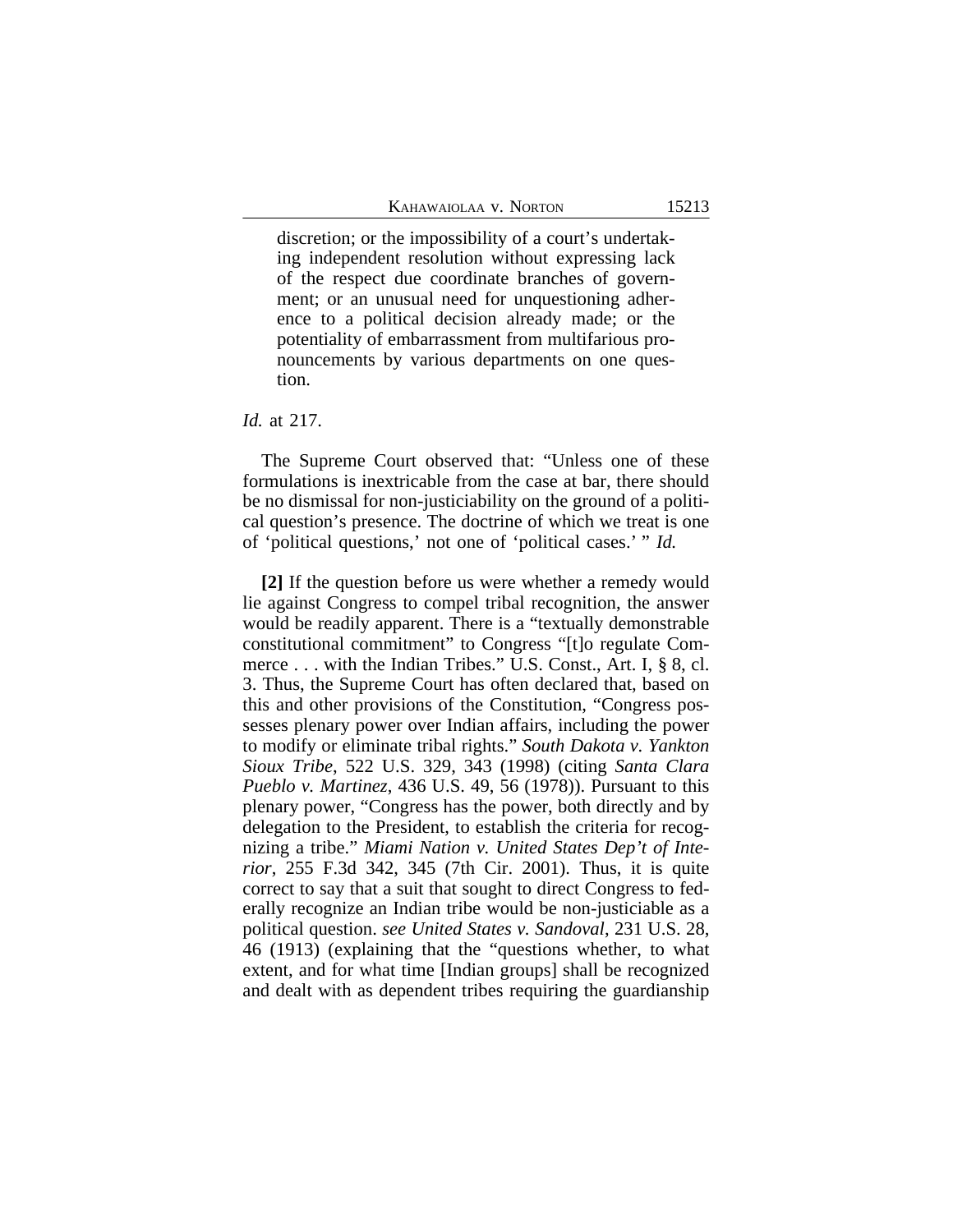and protection of the United States are to be determined by Congress, and not by the courts."). For the same reason, as courts have recognized, " 'the action of the federal government in recognizing or failing to recognize a tribe has traditionally been held to be a political one not subject to judicial review.' " *Miami Nation*, 255 F.3d at 347 (quoting William C. Canby, Jr., *American Indian Law in a Nutshell* 5 (3d ed. 1998)).

**[3]** However, that is not what the Plaintiffs seek in this legal action. Rather, they seek to invalidate a provision that forbids them from applying to the Department of Interior for recognition under the same regulatory criteria applied to indigenous peoples in other states. That presents a different question and a different issue for application of the political question doctrine.

**[4]** As Judge Posner explained in *Miami Nation*, when the executive branch has "canalize[d] the discretion of its subordinate officials by means of regulations that require them to base recognition of Indian tribes on the kinds of determination, legal or factual, that courts routinely make," then "the executive brings the tribal recognition process within the scope of the Administrative Procedure Act." 255 F.3d at 348. Thus, the decisions of the Department of Interior in recognizing Indian tribes through the acknowledgment process are subject to normal judicial review under the Administrative Procedure Act. *Id.*

That constitutional questions concerning the administration of the acknowledgment regulations are justiciable was made abundantly clear in *Greene v. Babbitt*, 64 F.3d 1266 (9th Cir. 1995), in which we held that the Department of Interior's acknowledgment procedures were subject to the Due Process Clause. *Id.* at 1274-75.

Here, Plaintiffs request a declaration that the portions of 25 C.F.R. § 83.1 and 83.3 which preclude Hawaiians from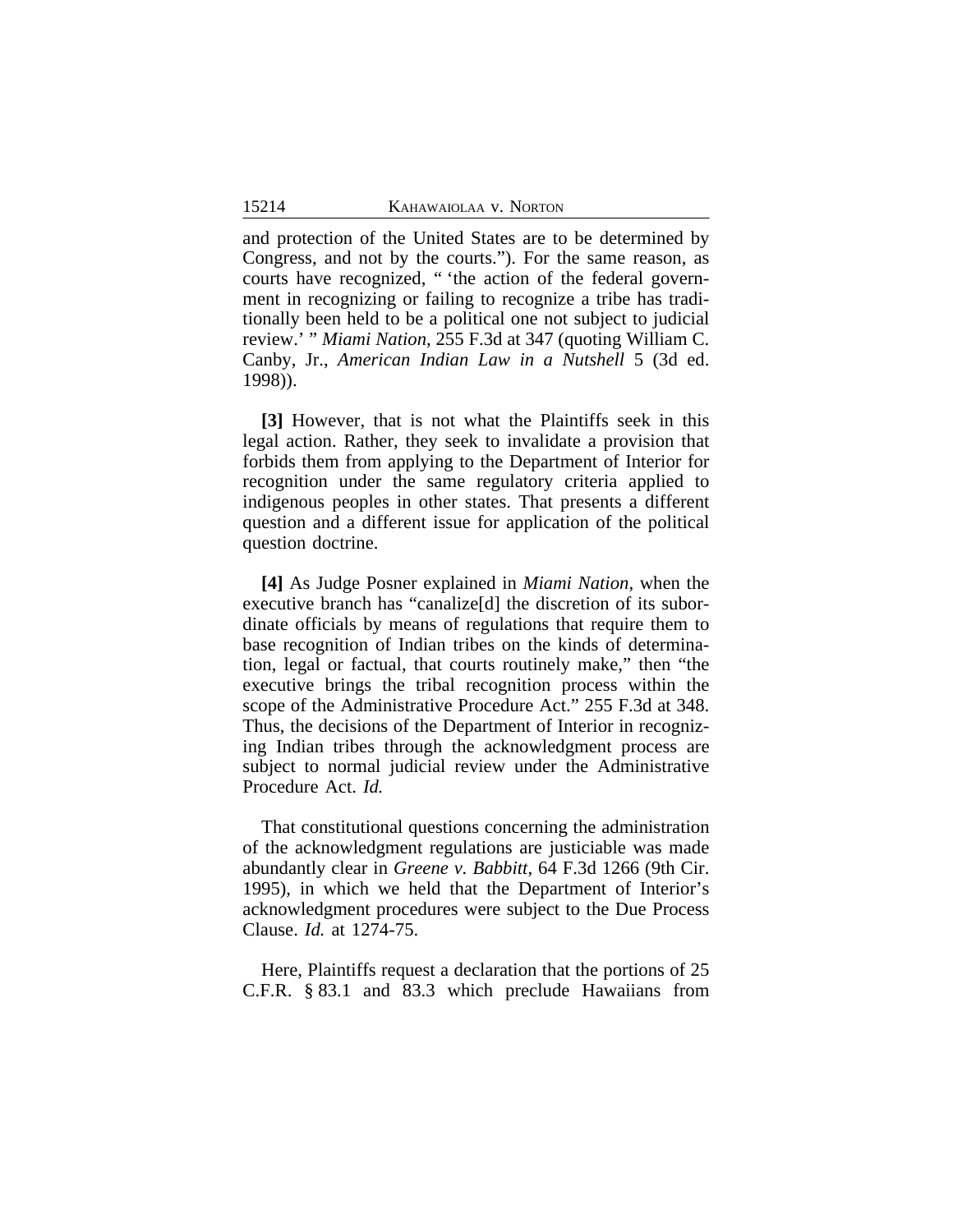acknowledgment are unconstitutional. As established in *Baker*, "courts cannot reject as 'no law suit' a bona fide controversy as to whether some action denominated 'political' exceeds constitutional authority." *Baker* further emphasized the "necessity for discriminating inquiry into the *precise facts and posture* of the particular case . . . ." 369 U.S. at 217 (emphasis added).

Indeed, the political question doctrine does not bar adjudication of a facial constitutional challenge even though Congress has plenary authority, and the executive has broad delegation, over Indian affairs. In *INS v. Chadha*, the Supreme Court held that the Constitution provided a legal basis for the court to resolve issues related to aliens even though Congress has plenary authority over aliens. 462 U.S. 919, 940-43 (1983). The Court noted that, although Congress' plenary authority is not open to question, whether Congress constitutionally implemented that authority may be a proper challenge. The Court continued to explain that while the controversy may be termed "political," the "presence of constitutional issues with significant political overtones does not automatically invoke the political question doctrine." *Id*. at 942-43. This rationale has been inferred with regard to Congress' plenary authority over tribal recognition. *See Sandoval*, 231 U.S. at 46 (concluding that while tribal recognition is a question for the political branches "it is not meant by this that Congress may bring a community or body of people within the range of this power by arbitrarily calling them an Indian tribe.")

Because Plaintiffs raise a facial constitutional challenge to the regulations which does not "demand" or even imply recognition of native Hawaiians, the federal courts are particularly suited to address their constitutional challenge as to the limitations of the regulation. The question is justiciable and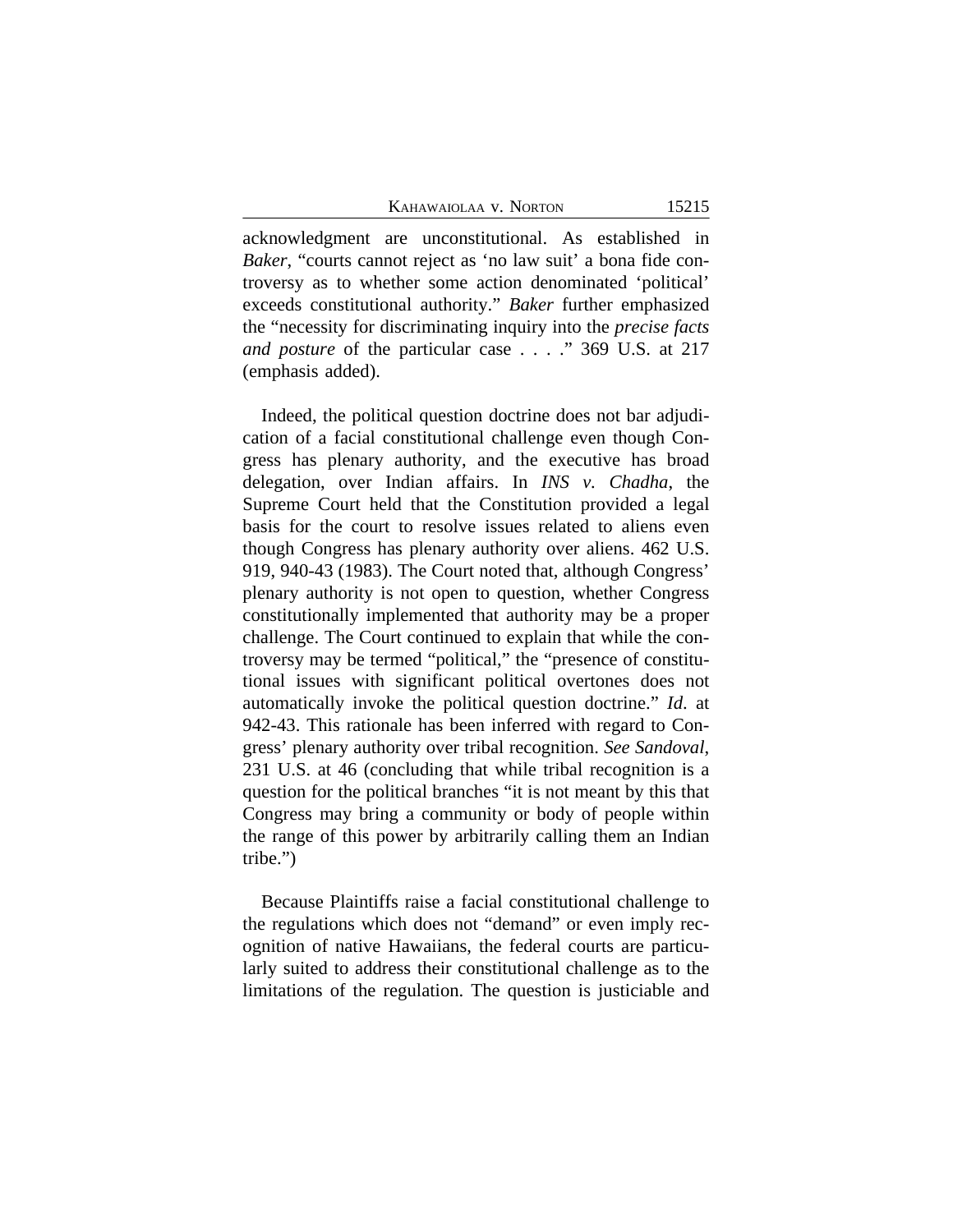our consideration of it is not precluded by the political question doctrine.**<sup>3</sup>**

### III

**[5]** In determining whether the regulation violates the Fifth Amendment, we must first determine the level of scrutiny to apply. *San Antonio Indep. Sch. Dist. v. Rodriguez*, 411 U.S. 1, 17 (1973). Laws alleged to violate the constitutional guarantee of equal protection are generally subject to one of three levels of "scrutiny" by courts: strict scrutiny, intermediate scrutiny, or rational basis review. *Tucson Woman's Clinic v. Eden*, Nos. 02-17375, 02-17381, 02-17382, 2004 WL 1873707, \*7 (9th Cir. Aug. 23, 2004). Strict scrutiny is applied when the classification is made on "suspect" grounds such as race, ancestry, alienage, or categorizations impinging upon fundamental rights such as privacy, marriage, voting, travel, and freedom of association. *Hoffman v. United States*, 767 F.2d 1431, 1434-35 (9th Cir. 1985). Laws are subject to intermediate scrutiny when they discriminate based on certain other suspect classifications, such as gender. *Miss. Univ. for*

**<sup>3</sup>**The Department of Interior also urges that this case is not justiciable under the political question doctrine because the record does not demonstrate that Congress has established a government-to-government relationship with any native Hawaiian tribe. This reasoning is entirely circular and contradictory. It asks us to decide the ultimate question of whether Congress has established such a relationship, then declare the question we have just decided as non-justiciable. Further, the application of the regulations at issue is designed to decide that question, subject to judicial review. 25 C.F. R. § 83.2. The government's argument also begs the constitutional question at hand, which is whether the regulations prohibiting indigenous native Hawaiians from applying for recognition violate the Fifth Amendment — not whether such groups are entitled to recognition. Finally, the issue is far from clear. A detailed factual analysis of the treaties, legislation and congressional findings applicable to native Hawaiians requires a more detailed review than we are equipped to handle on the present record. Indeed, the Supreme Court even noted that whether Congress may treat native Hawaiians as Indian tribes "is a matter of some dispute." *Rice v. Caytano*, 528 U.S. 495, 518 (2000).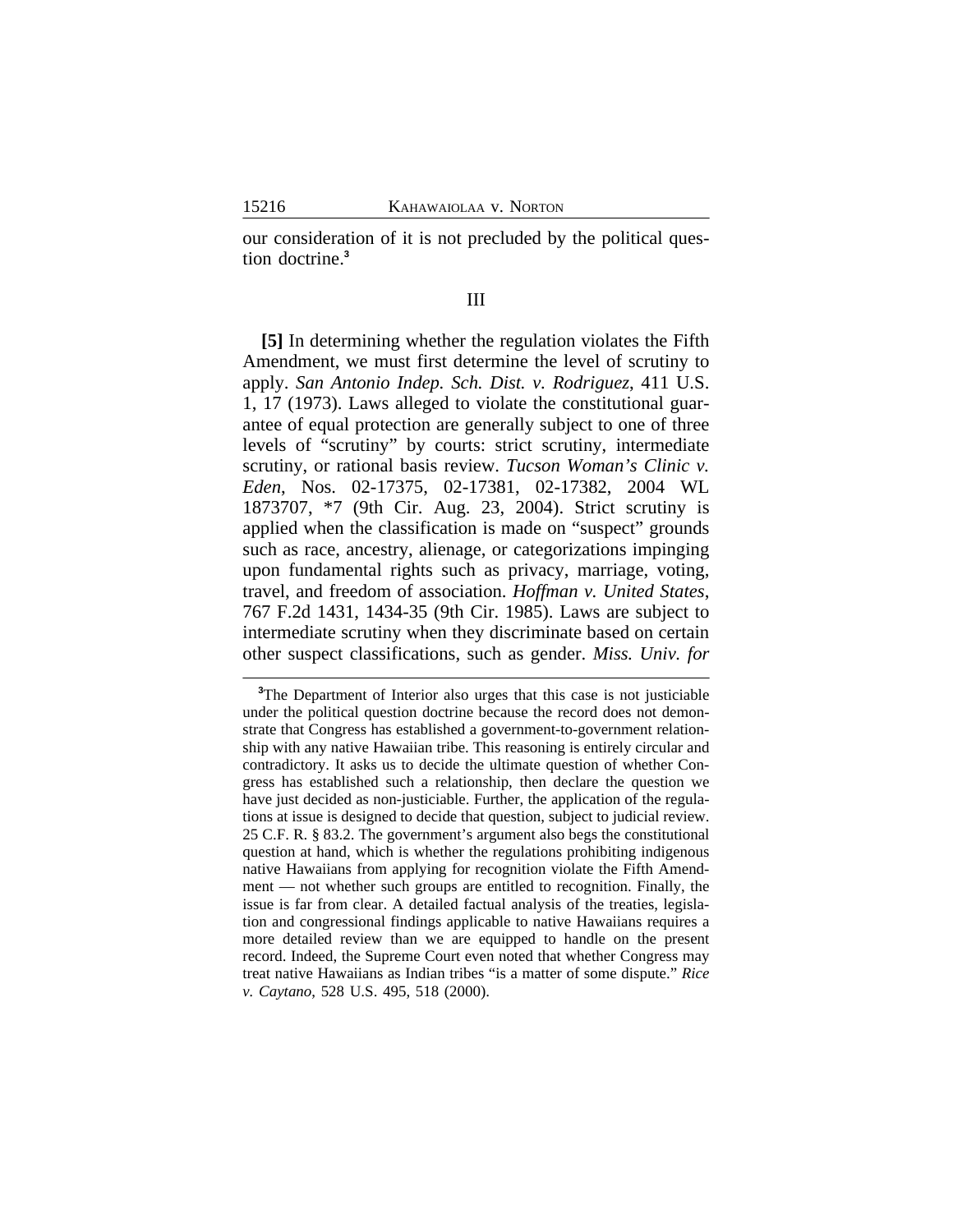*Women v. Hogan*, 458 U.S. 718, 723-24 (1982). When no suspect class is involved and no fundamental right is burdened, we apply a rational basis test to determine the legitimacy of the classifications. *Olagues v. Russoniello*, 770 F.2d 791, 802 (9th Cir. 1985). The conclusion of whether a governmental act is subject to strict scrutiny or rational basis examination is important, as it often determines the outcome of the inquiry. *United States v. Dumas*, 64 F.3d 1427, 1432 (9th Cir. 1995) (Boochever, J. concurring).

The Plaintiffs argue that the classification is racially based and therefore subject to strict scrutiny. The Department of Interior contends that the classification is politically based and therefore reviewed under the rational basis test. We conclude that the regulation should be examined under rational basis review.

Historically, the formal relationship between the United States and American Indian tribes has been political, rather than race-based. The Indian Commerce Clause speaks to regulation of commerce with tribes, not individuals. U.S. Const., Art. I, § 8, cl. 3. Indeed, historical evidence suggests that "the Founders regarded Indians as distinct nations to be dealt with diplomatically and at arm's length." Saikrishna Prakash, *Against Tribal Fungibility*, 89 Cornell L. Rev. 1069, 1080 (2004).

In *Morton v. Mancari*, the Supreme Court explained that employment preferences for certain qualified Indians in the Bureau of Indian Affairs, did not constitute "racial discrimination," or even a "racial" preference. 417 U.S. 535, 553-54 (1974). This is because "the preference, as applied, is granted to Indians not as a discrete racial group, but, rather, as members of quasi-sovereign tribal entities whose lives and activities are governed by the BIA in a unique fashion." *Id*. at 554. Thus, as long as special treatment is "tied rationally to the fulfillment of Congress' unique obligation toward Indians, such legislative judgments will not be disturbed." *Id*. at 555.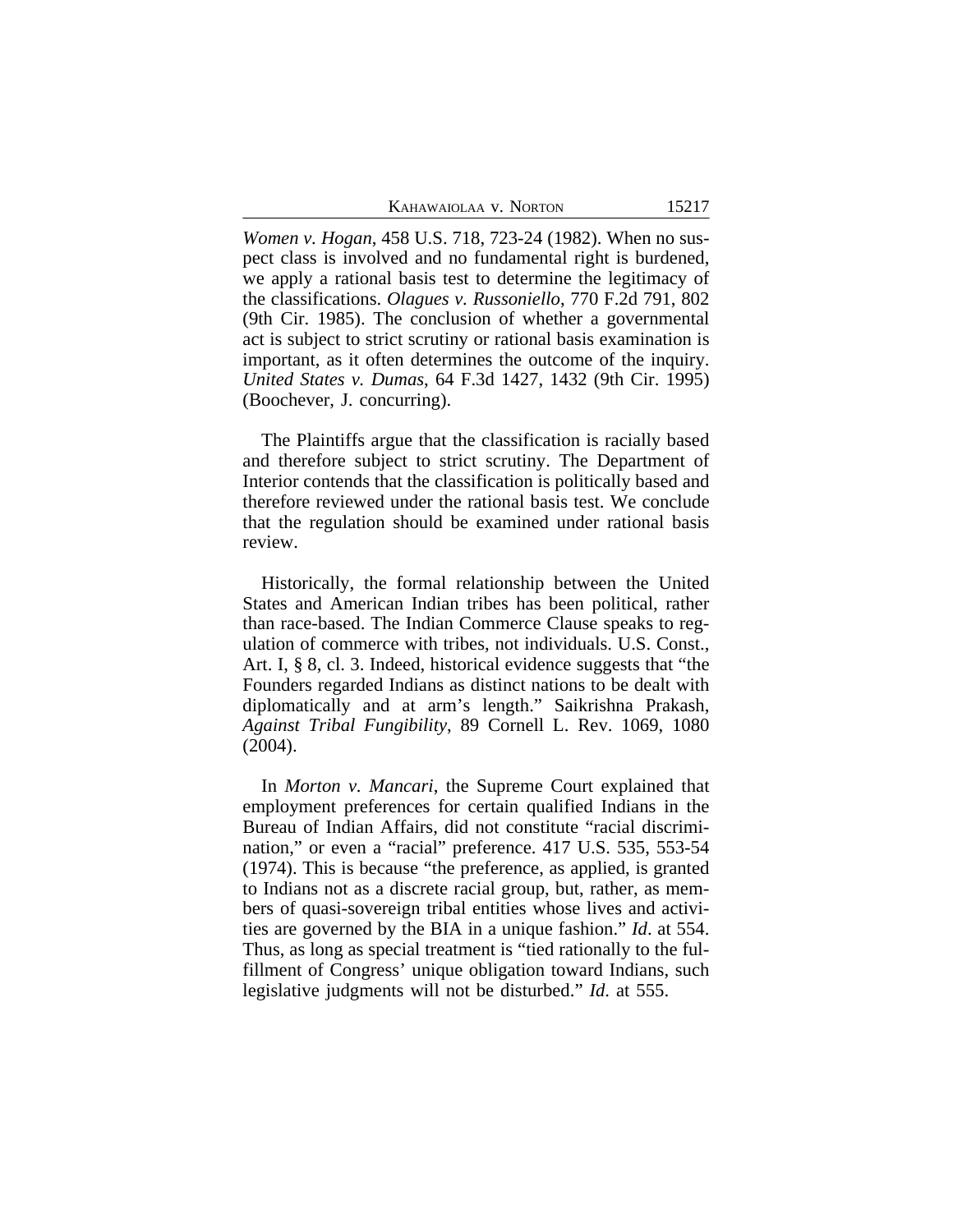The Supreme Court subsequently explained:

The decisions of this Court leave no doubt that federal legislation with respect to Indian tribes, although relating to Indians as such, is not based upon impermissible racial classifications. Quite the contrary, classifications expressly singling out Indian tribes as subjects of legislation are expressly provided for in the Constitution and supported by the ensuing history of the Federal government's relations with Indians.

*United States v. Antelope*, 430 U.S. 641, 645 (1977). The Court further stated that federal regulation of Indian tribes "is governance of once-sovereign political communities; it is not to be viewed as legislation of a 'racial' group consisting of 'Indians' " *Id*. at 646 (quoting *Mancari*, 417 U.S. at 553, internal quotations omitted).

Plaintiffs argue that *Rice v. Cayetano*, 528 U.S. 495 (2000), and *Adarand Constructors, Inc. v. Pena*, 515 U.S. 200, 227 (1995), require application of strict scrutiny because native Hawaiians comprise a racial group against which the Department of Interior's regulations discriminate. Indeed, *Adarand* held that "all racial classifications . . . must be analyzed by a reviewing court under strict scrutiny." 515 U.S. at 227.

In the context of a Fifteenth Amendment challenge to Hawaii's voting scheme for trustees of a state agency, *Rice* concluded that a statutory definition of native Hawaiian "used ancestry as a racial definition and for a racial purpose." 528 U.S. at 515. In reaching this conclusion, *Rice* explained that although native Hawaiians derived from diverse backgrounds, they were isolated from migration, and shared common physical characteristics and culture. As such, the state's definition of native Hawaiian in its voting scheme singled out an identifiable class of persons based on ancestry and ethnic characteristics. *Id*. at 514-15.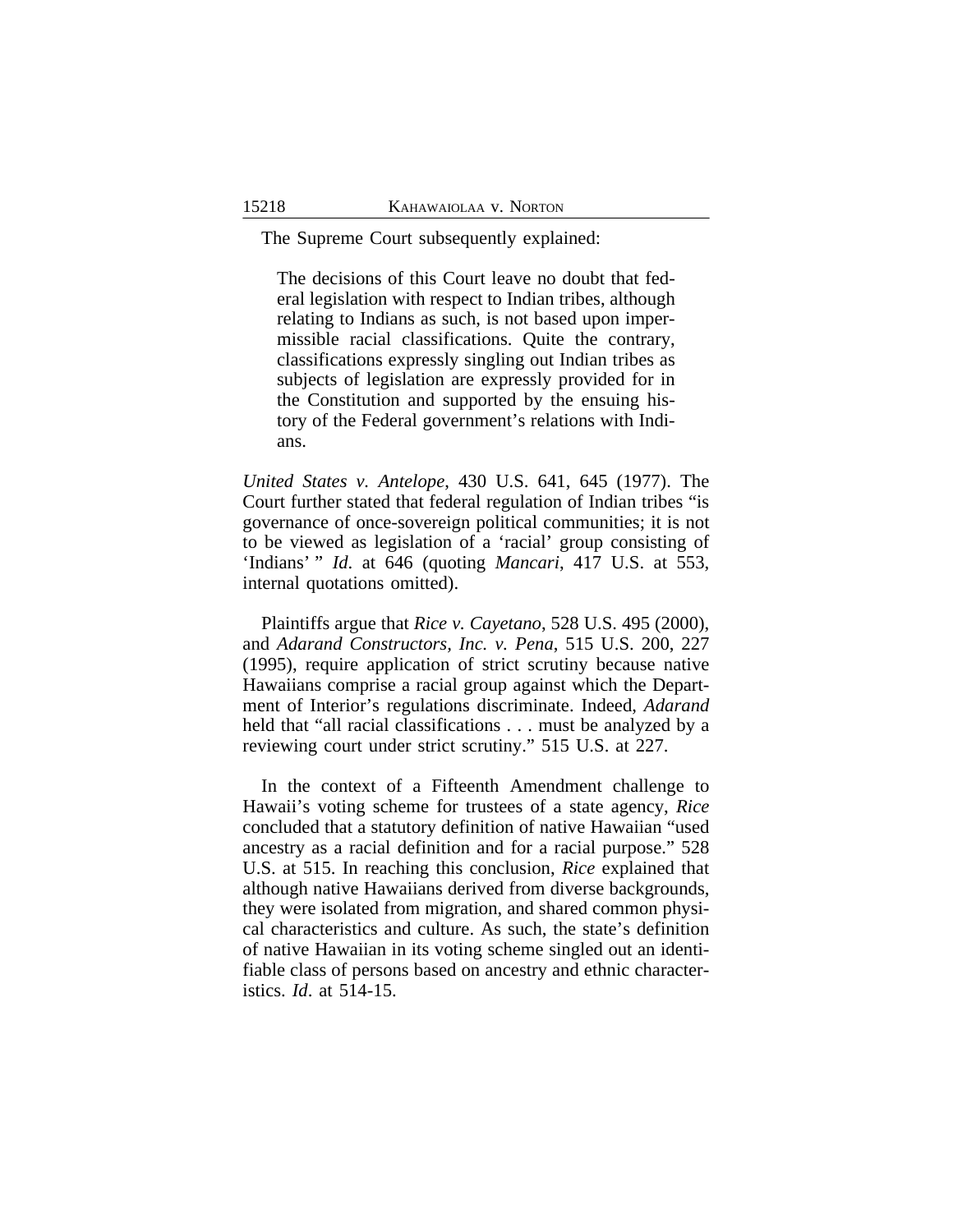The racial classification of native Hawaiians in *Rice* does not apply to this case. In fact, *Rice* explicitly reaffirmed and distinguished the political, rather than racial, treatment of Indian tribes as explained in *Mancari*. The issue did not concern recognition of quasi-sovereign tribes. Instead, *Rice* concerned elections of the State of Hawaii to which the Fifteenth Amendment applied, and application of *Mancari* to such facts would "permit a State, by racial classification, to fence out whole classes of its citizens . . . ." 528 U.S. at 522. In short, at its core, *Rice* concerned the rights of individuals, not the legal relationship between political entities.

*Rice* does not bear on the instant case because Plaintiffs' claim challenges the very regulations that acknowledge the quasi-sovereign, government-to-government relationship between the United States and Indian tribes. While Congress may not authorize special treatment for a class of tribal Indians in a state election, Congress certainly has the authority to single out "a constituency of tribal Indians" in legislation "dealing with Indian tribes and reservations." *Rice*, 528 U.S. at 519-20.

**[6]** As *Rice* illustrates, an "Indian tribe" may be classified as a "racial group" in particular instances — certainly continental tribes can identify a common culture and ethnicity. We reject the notion that distinctions based on Indian or tribal status can never be racial classifications subject to strict scrutiny. The preference in *Mancari* "[was] not directed towards a 'racial' group consisting of 'Indians'; instead, it applie[d] only to members of 'federally recognized' tribes . . . In this sense, the preference is political rather than racial in nature." *Mancari*, 417 U.S. at 443 n.24. Government discrimination against Indians based on race or national origin and not on membership or non-membership in tribal groups can be race discrimination subject to strict scrutiny. See *Adarand*, 515 U.S. at 227. However, the recognition of Indian tribes remains a political, rather than racial determination. Recognition of political entities, unlike classifications made on the basis of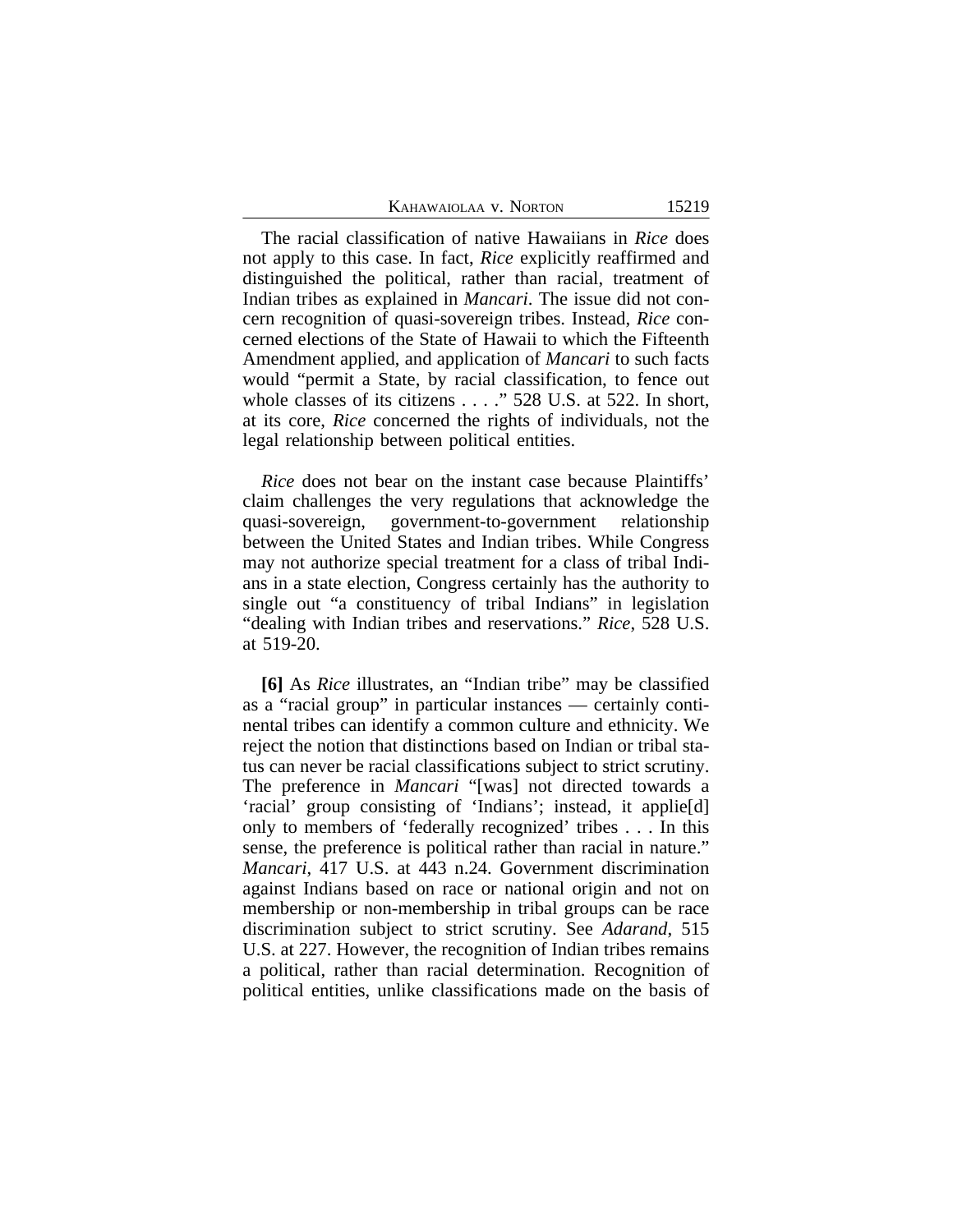race or national origin are not subject to heightened scrutiny. Consequently, we apply rational basis review to the Department of Interior regulations.**<sup>4</sup>**

#### IV

**[7]** Rational basis review, as we have oft-observed, is "highly deferential." *United States v. Hancock*, 231 F.3d 557, 566 (9th Cir. 2000). If the classification at issue does not involve fundamental rights or suspect classes, it must be upheld "if there is a rational relationship between the disparity of treatment and some legitimate governmental purpose." *Heller v. Doe*, 509 U.S. 312, 319-20 (1993). In defending a statute on rational-basis review, the government "has no obligation to produce evidence to sustain the rationality of a statutory classification"; rather, "[t]he burden is on the one attacking the legislative arrangement to negative every conceivable basis which might support it." *Id.* at 320 (internal quotations and citations omitted).

As the Supreme Court has stated, under rational basis review:

the Equal Protection Clause is satisfied so long as there is a plausible policy reason for the classification, the legislative facts on which the classification is apparently based rationally may have been considered to be true by the governmental decisionmaker, and the relationship of the classification to its goal is

<sup>&</sup>lt;sup>4</sup>We are also quite mindful that the application of strict scrutiny in this instance might have profound consequences in other contexts. As in *Mancari*, North American Indian tribes have often urged that a rational basis examination should apply to programs that benefit tribes. Further, there are numerous statutes in Hawaii that provide special benefits to native Hawaiians. *See* Stuart Minor Benjamin, *Equal Protection and the Special Relationship: The Case of Native Hawaiians*, 106 Yale. L. J. 537, 540 (1996).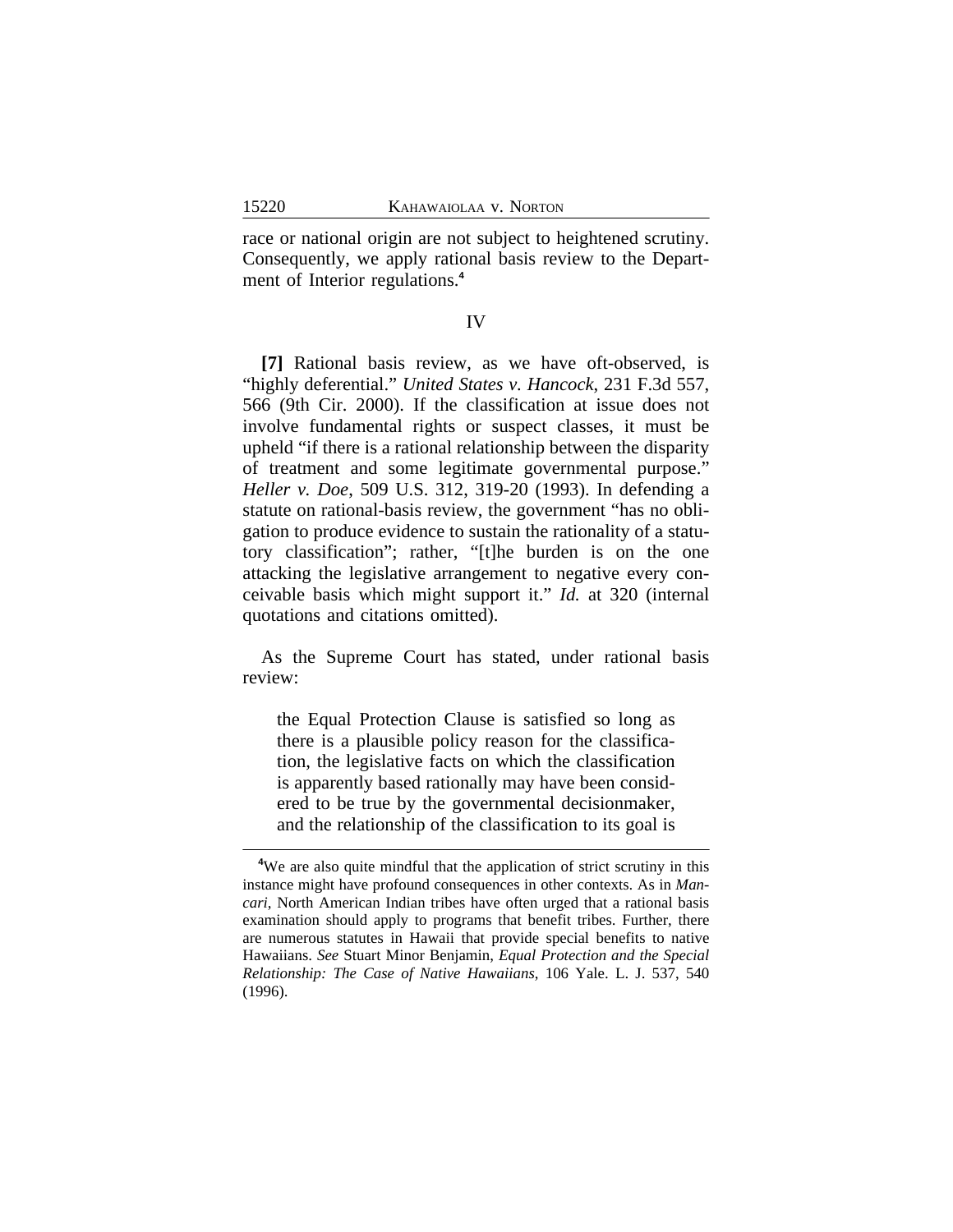not so attenuated as to render the distinction arbitrary or irrational.

*Nordlinger v. Hahn*, 505 U.S. 1, 11-12 (1992) (citations omitted).

At first blush, even under rational basis review, a geographic exception to an otherwise uniform federal regulation appears problematic. If, for example, the regulation had drawn a line at the Yellowstone River in Montana and provided that similarly situated tribes north of the river were eligible to apply for recognition, but those south were not, it would be difficult to justify such a classification. However, the origin of the acknowledgment regulations and the unique history of Hawaii provide sufficient basis to sustain the regulation against an equal protection challenge under the highly deferential rational basis review.

As we have discussed, the origin of the acknowledgment regulations is found in the Indian Reorganization Act, which repudiated the general policy of allotment whereby reservation lands were allotted to tribal members who could ultimately transfer such lands to nonmembers. *Brendale v. Confederated Tribes and Bands of the Yakima Indian Nation*, 492 U.S. 408, 436 (1989); citing Cohen, *supra*, at 614 (explaining that major purposes of the Indian Reorganization Act included ending allotment and assisting tribes in restoring an adequate land base). The Indian Reorganization Act, however, specifically confined its geographic reach. It defined "Indian" as including:

all persons of Indian descent who are members of any recognized Indian tribe now under Federal jurisdiction, and all persons who are descendants of such members who were, on June 1, 1934, residing within the present boundaries of any Indian reservation, and shall further include all other persons of one-half or more Indian blood. For purposes of this Act, Eski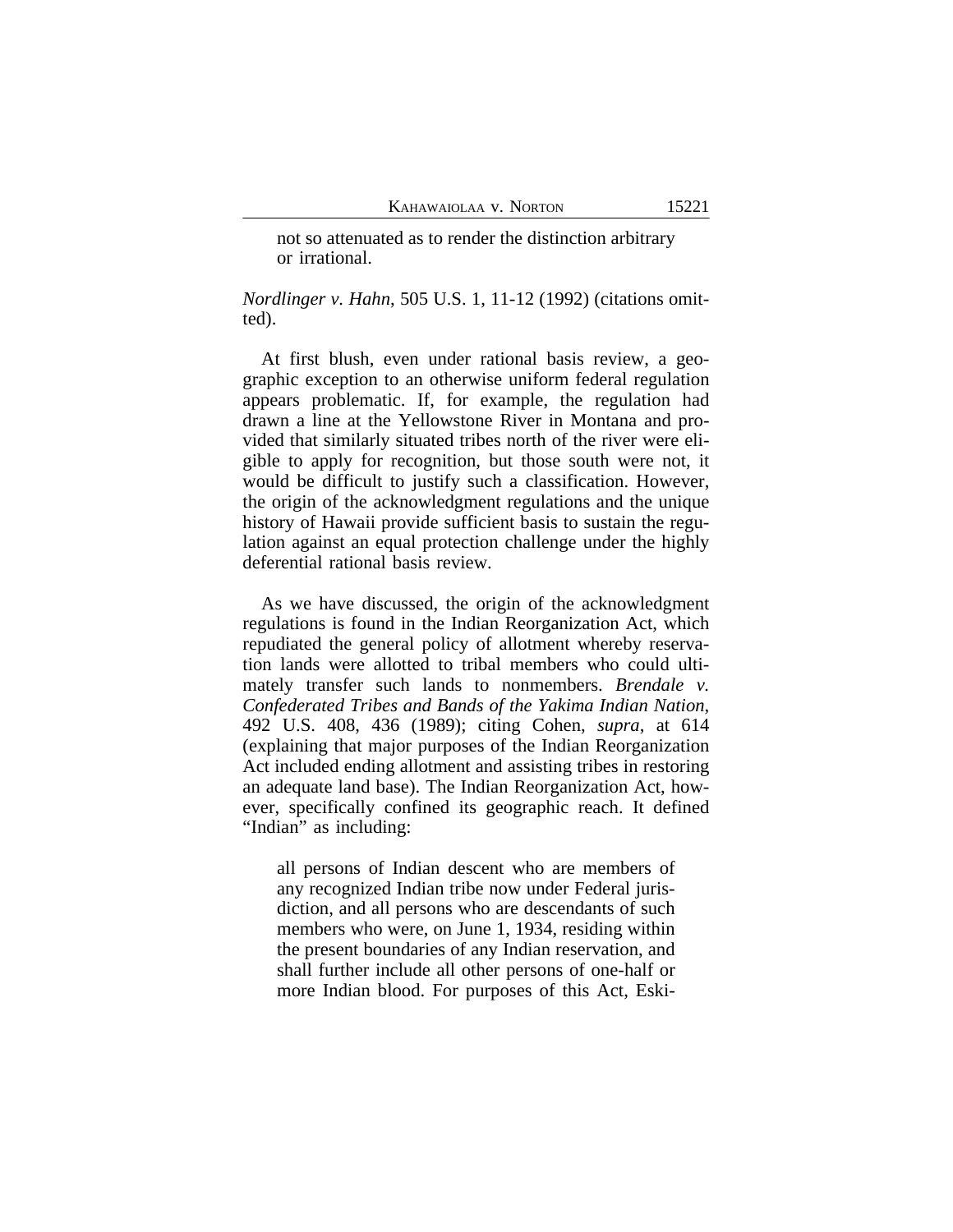mos and other aboriginal peoples of Alaska shall be considered Indians. The term "tribe" wherever used in this Act shall be construed to refer to any Indian tribe, organized band, pueblo, or the Indians residing on one reservation.

### 25 U.S.C. § 479.

**[8]** Thus, by its terms, the Indian Reorganization Act did not include any native Hawaiian group. There were no recognized Hawaiian Indian tribes under federal jurisdiction in 1934, nor were there any reservations in Hawaii. Although Hawaii and Alaska were both United States territories in 1934, only Alaska was specifically included. *See* 25 U.S.C. § 473 ("The provisions of this Act shall not apply to any of the Territories, colonies, or insular possessions of the United States, except that sections 9, 10, 11, 12, and 16 (25 U.S.C.A. §§ 469, 470, 471, 472, 476) shall apply to the Territory of Alaska.").

**[9]** A similar distinction was made in the Indian Self-Determination and Education Assistance Act ("ISDEA"), 25 U.S.C. § 450 et seq., another statute upon which the Plaintiffs rely. Congress passed ISDEA to give Indian tribes greater control over their education programs. Cohen, *supra*, at 194; 25 U.S.C. § 450a(a). However, as with the Indian Reorganization Act, the ISDEA excludes Hawaiian Native Americans, defining an "Indian" as "a person who is a member of an Indian tribe," and an "Indian tribe" is "any tribe, band, nation or other organized group or community, including any Alaska Native village or regional or village corporation as defined in or established pursuant to the Alaska Native Claims Settlement Act . . . which is recognized as eligible for the special programs and services provided by the United States to Indians because of their status as Indians." 25 U.S.C. § 450b(d),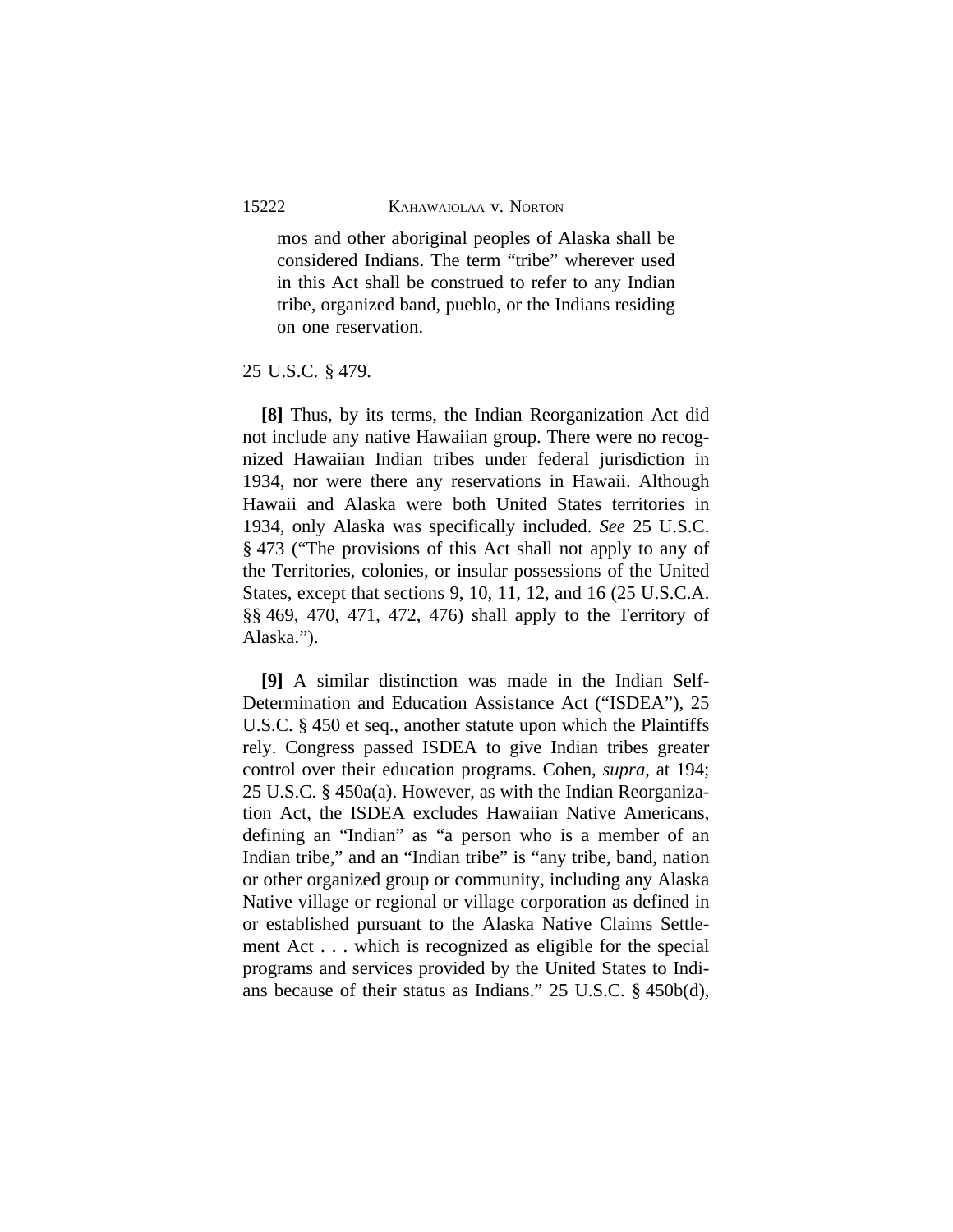| Kahawaiolaa v. Norton |  |  |  |
|-----------------------|--|--|--|
|-----------------------|--|--|--|

(e). Thus, Congress has evidenced an intent to treat Hawaiian natives differently from other indigenous groups.**<sup>5</sup>**

In great part, the reason for this is inextricably entwined with the unique history of Hawaii and its relationship with the United States. In *Rice*, the Supreme Court had the opportunity to generally describe the origins and background of native Hawaiians. Relevant to our present discussion, the Court explained that the "usual assumption" is that the first Hawaiians were Tahitian Polynesians who settled the islands around A.D. 750. By the time England's Captain Cook visited the islands in 1778, the Hawaiian people had developed wellestablished traditions and customs, with a defined cultural and political structure. In 1810, the islands were united as one kingdom under Kamehameha I. *Rice*, 528 U.S. at 500-01. While Hawaii's island geography developed a society of diverse ethnic backgrounds and cultures, it was isolated from migration for centuries, its indigenous inhabitants shared common physical characteristics, and by 1778 had developed a common culture. *Id*. at 514-15.

**[10]** European and American settlement of the region did not begin in earnest until 1820, and the west played an increasing economic and political role throughout the 1800s. *Rice*, 528 U.S. at 501. From 1826 until 1893, the United States recognized the independence of the Kingdom of

**<sup>5</sup>**We recognize that the distinctions that we have drawn are between native Hawaiians as a whole and federally recognized Indian tribes, whereas the question that confronts us is whether native Hawaiians as a whole should be treated in a manner similar to non-federally recognized indigenous Indian groups that seek federal tribal status in the continental United States. We do not think that the difference between the two groups of native Americans domiciled in the continental United States is of legal significance for purposes of our opinion. The critical factor is the similarity of the geographic and historical circumstances of indigenous native American groups, federally recognized as Indian tribes or not, and the contrast between those circumstances and the geographic and historic circumstances of native Hawaiians as a whole.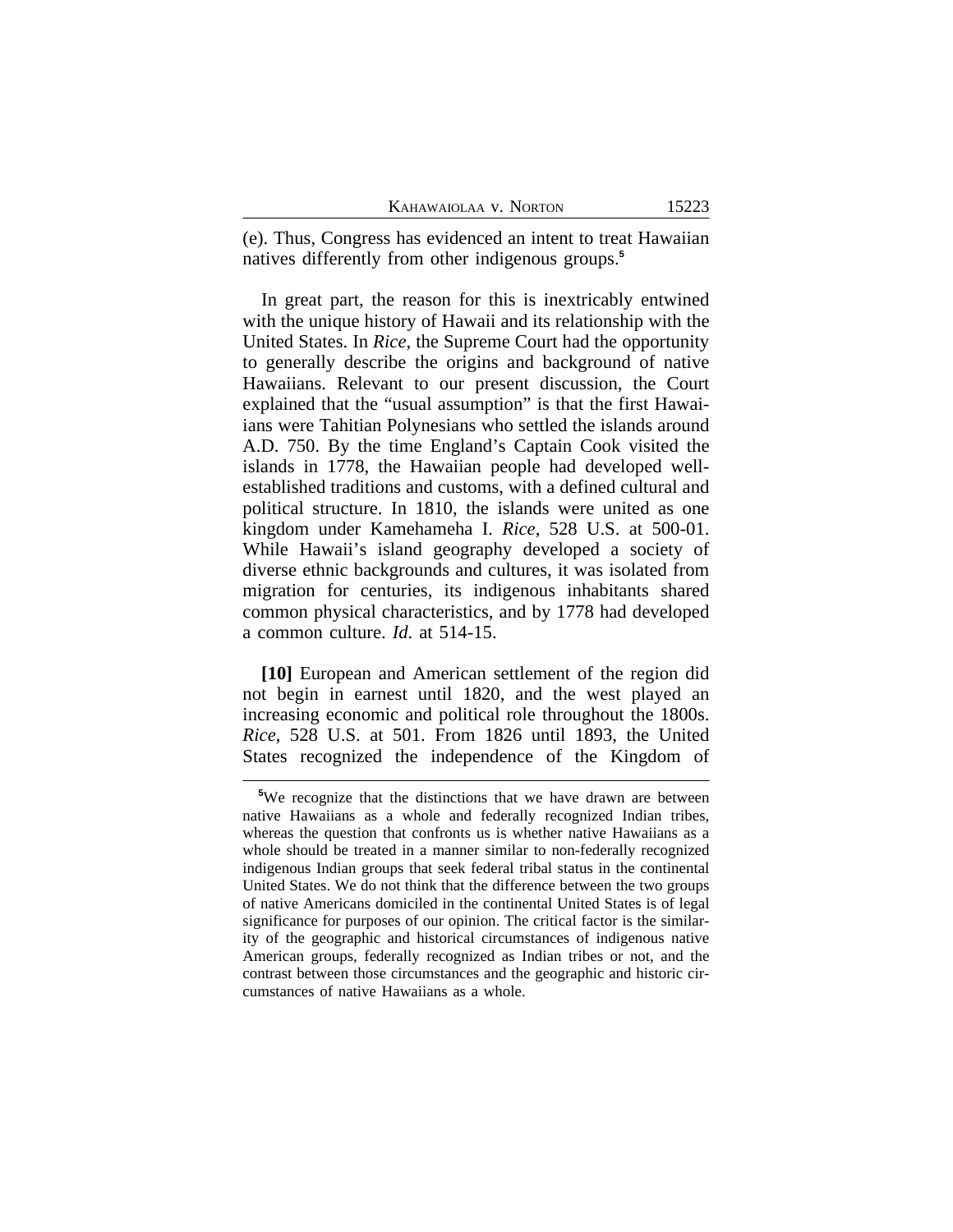Hawaii and entered into treaties and conventions with Hawaiian monarchs to govern commerce and navigation in 1826, 1842, 1849, 1875, and 1887. Pub. L. No. 103-150, 107 Stat. 1510. Significantly for our purposes, in 1871 at a midpoint during this period, Congress passed legislation refusing to recognize tribes as nations with which the United States could make treaties. 25 U.S.C. § 71. Thus, and quite naturally, during this period, Congress viewed Hawaii as a separate kingdom and not as an organized tribe.

On January 14, 1893, John L. Stevens, the United States Minister to the Kingdom of Hawaii, conspired to overthrow the existing government in Hawaii and positioned armed naval forces to effectuate his plan. On January 17, 1893, American and European settlers ousted Queen Liliukalani and proclaimed the establishment of a Provisional Government. Soon thereafter, Queen Liliukalani yielded her authority to the United States government. Pub. L. No. 103-150, 107 Stat. 1510.

In 1898, President McKinley signed the Newlands Resolution to annex the Hawaiian Islands as territory of the United States. Pursuant to this resolution, the Republic of Hawaii ceded all former public lands to the United States. In 1900, the Hawaiian Organic Act established the Territory of Hawaii, and asserted control over ceded lands. *Rice*, 528 U.S. at 505 (citing 30 Stat. 750; Act of Apr. 30, 1900, ch. 339, § 91, 31 Stat. 159).

**[11]** In 1921, Congress enacted the Hawaiian Homes Commission Act ("Commission Act"), 42 Stat. 108, which designated approximately 200,000 acres ("Hawaiian home lands") "for the welfare and rehabilitation of native Hawaiians." *Keaukaha-Panaewa Cmty. Ass'n v. Hawaiian Homes Comm'n*, 588 F.2d 1216, 1218 (9th Cir. 1978). The Commission Act was "ostensibly designed to rehabilitate the declining indigenous Hawaiians by facilitating their access to farm and homestead lands." *Id*. However, when Hawaii was finally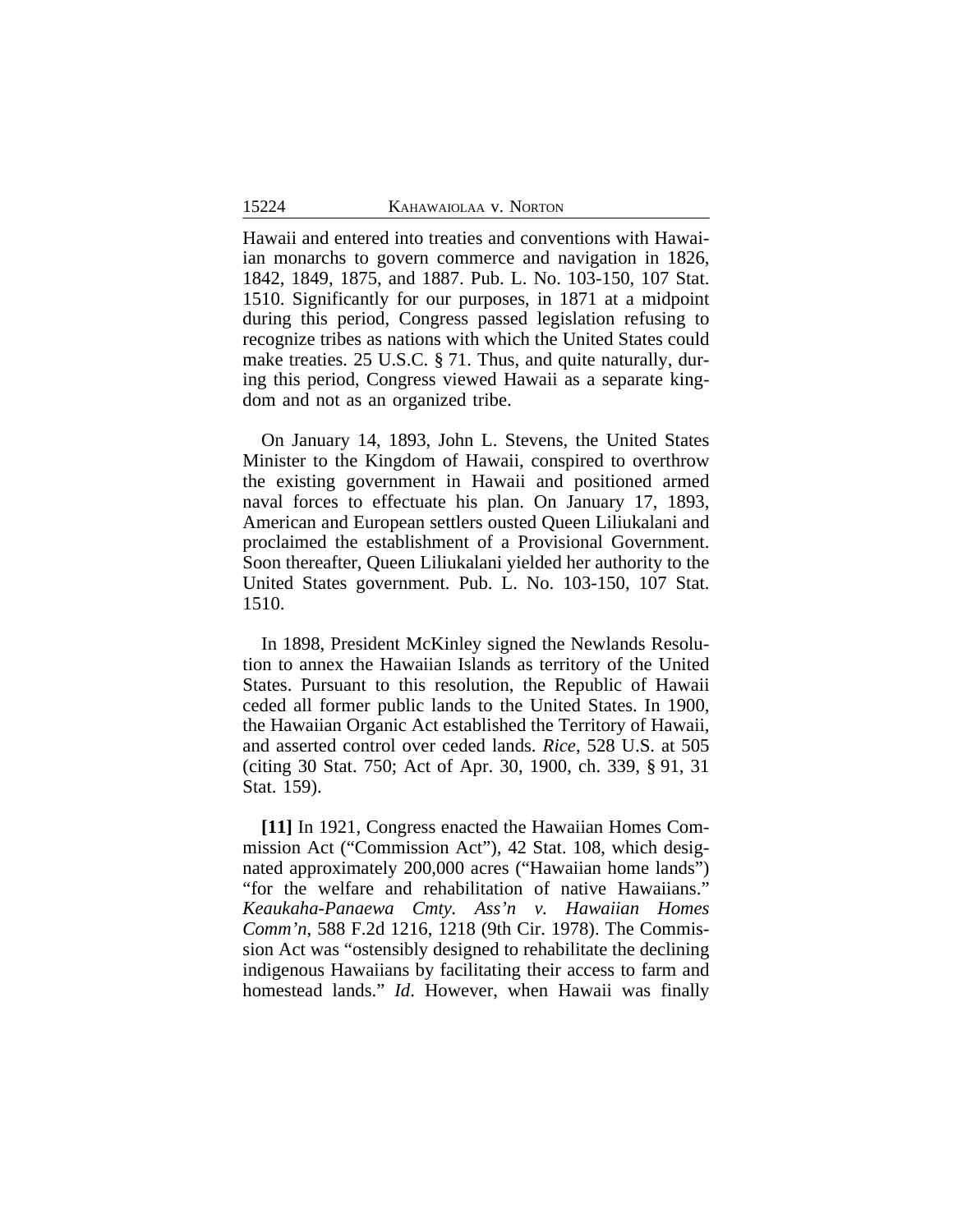admitted to the Union in 1959**<sup>6</sup>** the Hawaii Admission Act, Pub. L. No. 86-3, 73 Stat. 5 (1959), transferred responsibility for the administration of the Hawaiian home lands to the state. *Id*. In short, the history of the indigenous Hawaiians, who were once subject to a government that was treated as a coequal sovereign alongside the United States until the governance over internal affairs was entirely assumed by the United States, is fundamentally different from that of indigenous groups and federally recognized Indian tribes in the continental United States.

**[12]** Furthermore, since becoming the 50th State, Congress has established a program of federal benefits and entitlements for native Hawaiians that is different from that afforded federally recognized Indian tribes in the contiguous United States and Alaska. Although native Hawaiians enjoy many of the "same rights and privileges accorded to American Indian, Alaska Native, Eskimo, and Aleut communities" under certain statutes, 42 U.S.C. § 11701(19) (citing, *inter alia*, the Native American Graves Protection and Repatriation Act, 25 U.S.C. § 3001, and the Native American Programs Act of 1974, 42 U.S.C. § 2991), Congress, because of the unique history of Hawaii, has excluded them from some statutes while enacting others that benefit native Hawaiians only. *See e.g.*, The Commission Act, 42 Stat. 108; The Native Hawaiian Education Act, 20 U.S.C. §§ 7511 - 7517; The Native Hawaiian Health Care Improvement Act of 1992, 42 U.S.C. §§ 11701-11714. We find it significant that Congress has specifically included both native Hawaiians and members of American Indian tribes in certain privilege-granting statutes while specifically excluding either native Hawaiians or tribal members from a number of others. As the Department of Interior points out, many statutes distinguish between native

<sup>&</sup>lt;sup>6</sup>The first Hawaii statehood bill was introduced in the 65th Congress in 1919. *See Keaukaha-Panaewa* , 588 F.2d at 1223 (quoting S.Rep.No. 80, 86th Cong., 1st Sess. (1959)).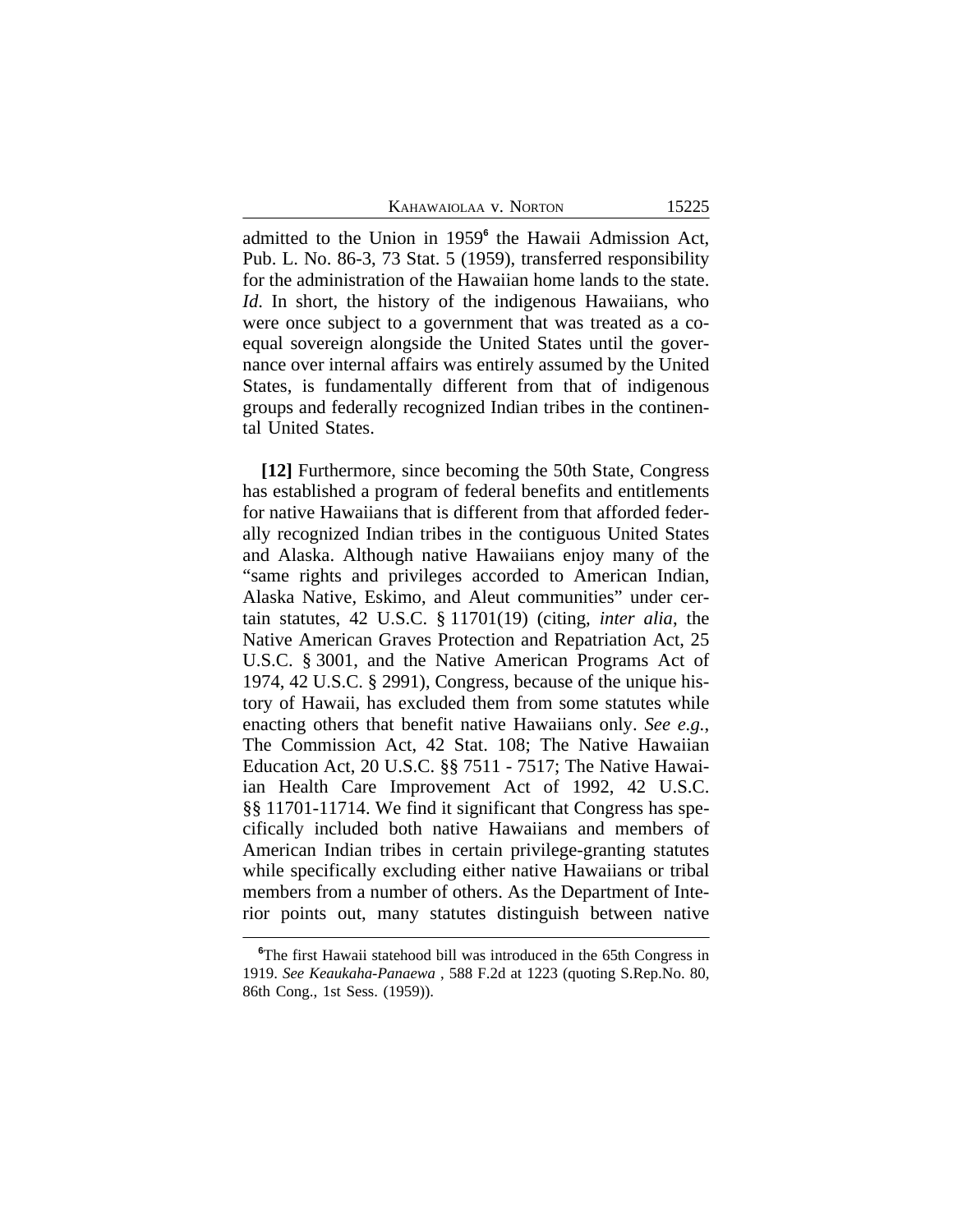Hawaiians and members of Indian tribes. *See, e.g.*, 25 U.S.C. § 3001(6), (7), (10), (11), (12).

**[13]** It is rational for Congress to provide different sets of entitlements — one governing native Hawaiians and another governing members of American Indian tribes. It would also be rational for Congress to decide that native Hawaiians should be prohibited from applying for federal recognition. Otherwise, as members of a newly recognized Indian tribe or tribes, native Hawaiians would be entitled to the special rights and privileges granted to native Hawaiians *and* to those accorded to American Indians. Granting federal recognition to native Hawaiians as an Indian tribe or tribes would serve to blur the categorical distinction between the two groups, frustrate at least to some degree Congress' intent to treat the two groups differently, and allow native Hawaiians to obtain greater benefits than the members of all American Indian tribes.

There is also the question of whether native Hawaiians constitute one large tribe, perhaps retaining some form of internal governance by the Office of Hawaiian Affairs or the Hawaiian Homes Commission, or whether there are, in fact, several different tribal groups, such as the Hou Hawaiians. *See Price v. Hawaii*, 764 F.2d 623 (9th Cir. 1985); *see generally* Stuart, 106 Yale L. J. at 580-81. These questions are not easily resolved within the traditional federal recognition paradigm.

**[14]** In short, the status of native Hawaiians as recognized tribes continues to raise "questions of considerable moment and difficulty," and is ultimately "a matter of some dispute." *Rice*, 528 U.S. at 518. Congress' treatment and relationship with native Hawaiians is a veritable patchwork of legislation, findings, resolutions and historic treaties. Given this, the unique history of Hawaii, and the historical restrictions of the acknowledgment process to continental American Indian tribes, we conclude that the Department of Interior's classification passes constitutional muster on rational basis review.